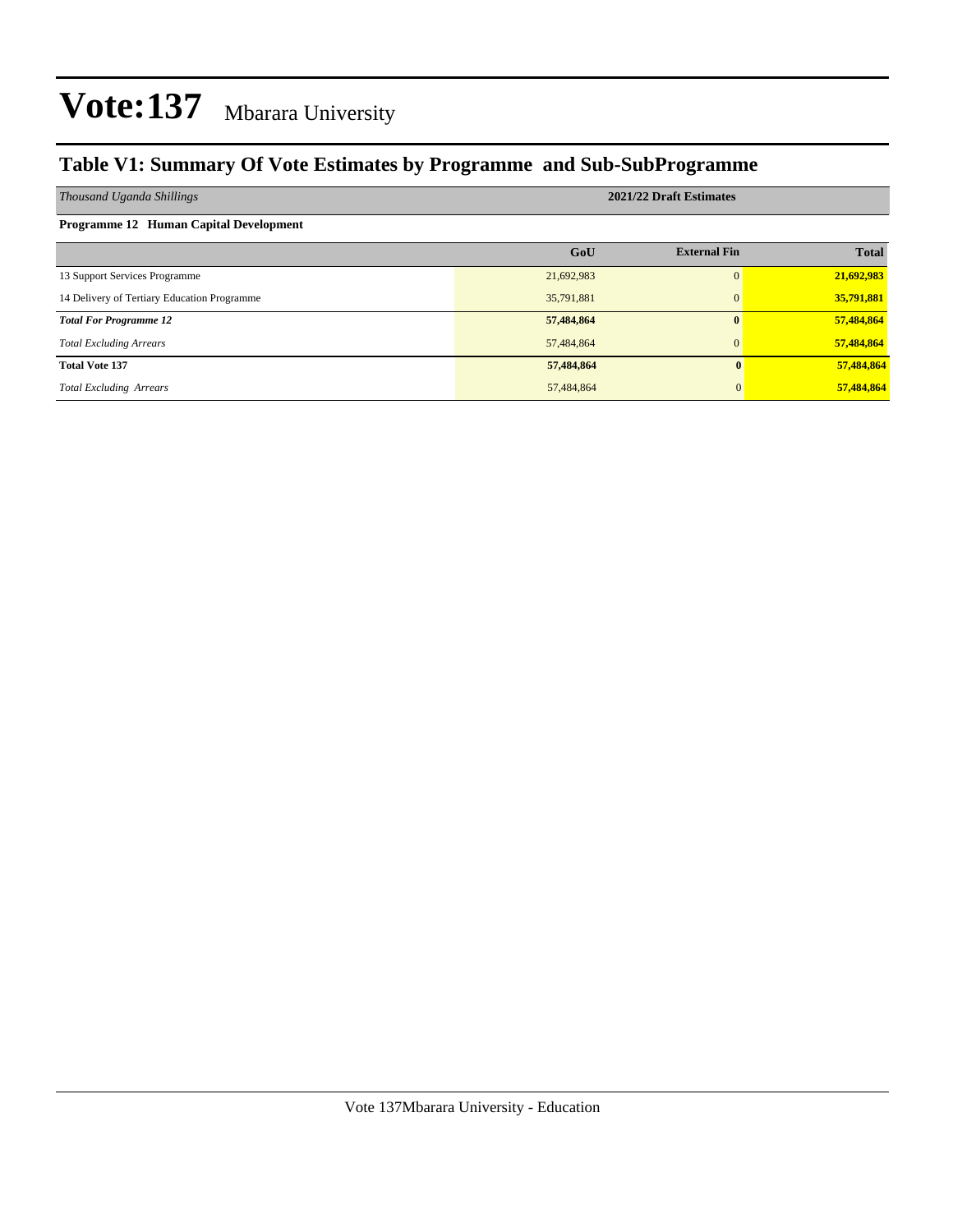#### **Table V2: Summary Of Vote Estimates by Sub-SubProgramme,Department and Project**

| Thousand Uganda Shillings                                                 |                  | 2020/21 Approved Budget |                  |              |              | 2021/22 Draft Estimates       |              |  |  |  |
|---------------------------------------------------------------------------|------------------|-------------------------|------------------|--------------|--------------|-------------------------------|--------------|--|--|--|
| <b>Sub-SubProgramme 13 Support Services Programme</b>                     |                  |                         |                  |              |              |                               |              |  |  |  |
| <b>Recurrent Budget Estimates</b>                                         | <b>Wage</b>      | <b>Non-Wage</b>         | <b>AIA</b>       | <b>Total</b> | <b>Wage</b>  | <b>Non-Wage</b>               | <b>Total</b> |  |  |  |
| 01 Central Administration                                                 | 9,900,032        | 8,119,014               | $\overline{0}$   | 18,019,045   | 9,900,032    | 8,107,182                     | 18,007,214   |  |  |  |
| <b>Total Recurrent Budget Estimates for Sub-</b><br><b>SubProgramme</b>   | 9,900,032        | 8,119,014               | $\bf{0}$         | 18,019,045   | 9,900,032    | 8,107,182                     | 18,007,214   |  |  |  |
| <b>Development Budget Estimates</b>                                       | <b>GoU</b> Dev't | <b>External Fin</b>     | <b>AIA</b>       | <b>Total</b> |              | <b>GoU Dev't External Fin</b> | <b>Total</b> |  |  |  |
| 0368 Development                                                          | 3,026,000        | $\boldsymbol{0}$        | $\boldsymbol{0}$ | 3,026,000    | 3,026,000    | $\mathbf{0}$                  | 3,026,000    |  |  |  |
| 1650 Retooling of Mbarara University of Science and<br>Technology         | 659,769          | $\mathbf{0}$            | $\boldsymbol{0}$ | 659,769      | 659,769      | $\mathbf{0}$                  | 659,769      |  |  |  |
| <b>Total Development Budget Estimates for Sub-</b><br><b>SubProgramme</b> | 3,685,769        | $\bf{0}$                | $\bf{0}$         | 3,685,769    | 3,685,769    | $\bf{0}$                      | 3,685,769    |  |  |  |
|                                                                           | GoU              | <b>External Fin</b>     | <b>AIA</b>       | <b>Total</b> | GoU          | <b>External Fin</b>           | <b>Total</b> |  |  |  |
| <b>Total For Sub-SubProgramme 13</b>                                      | 21,704,814       | $\bf{0}$                | $\bf{0}$         | 21,704,814   | 21,692,983   | $\bf{0}$                      | 21,692,983   |  |  |  |
| <b>Total Excluding Arrears</b>                                            | 21,692,982       | $\boldsymbol{0}$        | $\boldsymbol{0}$ | 21,692,982   | 21,692,983   | $\overline{0}$                | 21,692,983   |  |  |  |
| <b>Sub-SubProgramme 14 Delivery of Tertiary Education Programme</b>       |                  |                         |                  |              |              |                               |              |  |  |  |
| <b>Recurrent Budget Estimates</b>                                         | <b>Wage</b>      | Non-Wage                | <b>AIA</b>       | <b>Total</b> | <b>Wage</b>  | Non-Wage                      | <b>Total</b> |  |  |  |
| 03 Faculty of Science                                                     | 5,484,793        | 1,147,867               | $\overline{0}$   | 6,632,660    | 5,484,793    | 1,147,867                     | 6,632,660    |  |  |  |
| 04 Faculty of Medicine                                                    | 15,030,924       | 2,765,218               | $\overline{0}$   | 17,796,142   | 15,030,925   | 2,765,218                     | 17,796,143   |  |  |  |
| 06 Faculty of Applied Sciences                                            | 707,015          | 436,408                 | $\mathbf{0}$     | 1,143,423    | 707,015      | 436,408                       | 1,143,423    |  |  |  |
| 07 Faculty of Computing and Informatics                                   | 3,642,490        | 671,195                 | $\overline{0}$   | 4,313,686    | 3,642,490    | 671,196                       | 4,313,686    |  |  |  |
| 08 Faculty of Business and management Sciences                            | 2,034,551        | 652,201                 | $\overline{0}$   | 2,686,752    | 2,034,551    | 652,201                       | 2,686,752    |  |  |  |
| 09 Faculty of Interdisciplinary Studies                                   | 2,352,304        | 477,224                 | $\Omega$         | 2,829,529    | 2,352,304    | 477,225                       | 2,829,529    |  |  |  |
| 10 Institute of Maternal and New born Child Health                        | $\mathbf{0}$     | 31,936                  | $\mathbf{0}$     | 31,936       | $\mathbf{0}$ | 31,934                        | 31,934       |  |  |  |
| 11 Directorate of Research and Graduate Training                          | $\mathbf{0}$     | 297,753                 | $\overline{0}$   | 297,753      | $\mathbf{0}$ | 297,753                       | 297,753      |  |  |  |
| 12 Centre of Innovations and Technology Transfer                          | $\boldsymbol{0}$ | 60,000                  | $\boldsymbol{0}$ | 60,000       | $\mathbf{0}$ | 60,000                        | 60,000       |  |  |  |
| <b>Total Recurrent Budget Estimates for Sub-</b><br><b>SubProgramme</b>   | 29,252,079       | 6,539,803               | $\bf{0}$         | 35,791,881   | 29,252,078   | 6,539,802                     | 35,791,881   |  |  |  |
|                                                                           | GoU              | <b>External Fin</b>     | <b>AIA</b>       | <b>Total</b> | GoU          | <b>External Fin</b>           | <b>Total</b> |  |  |  |
| <b>Total For Sub-SubProgramme 14</b>                                      | 35,791,881       | $\bf{0}$                | $\bf{0}$         | 35,791,881   | 35,791,881   | $\bf{0}$                      | 35,791,881   |  |  |  |
| <b>Total Excluding Arrears</b>                                            | 35,791,881       | $\boldsymbol{0}$        | $\boldsymbol{0}$ | 35,791,881   | 35,791,881   | $\mathbf{0}$                  | 35,791,881   |  |  |  |
| <b>Total Vote 137</b>                                                     | 57,496,695       | $\bf{0}$                | $\bf{0}$         | 57,496,695   | 57,484,864   | $\bf{0}$                      | 57,484,864   |  |  |  |
| <b>Total Excluding Arrears</b>                                            | 57,484,864       | $\mathbf{0}$            | $\mathbf{0}$     | 57,484,864   | 57,484,864   | $\overline{0}$                | 57,484,864   |  |  |  |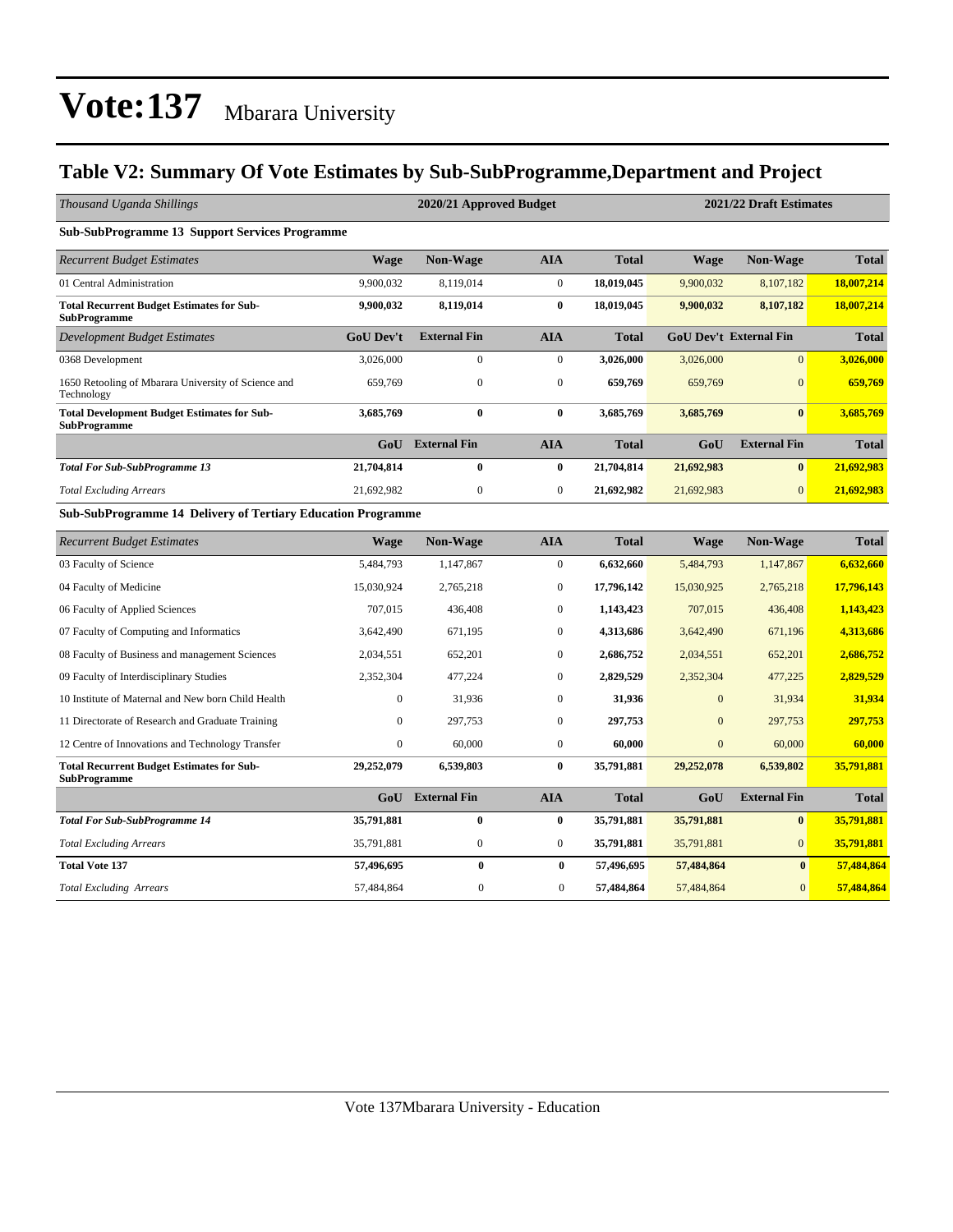#### **Table V3: Summary Vote Estimates by Item**

| Thousand Uganda Shillings                                   |              | 2020/21 Approved Budget |          |              | 2021/22 Draft Estimates |                     |              |  |
|-------------------------------------------------------------|--------------|-------------------------|----------|--------------|-------------------------|---------------------|--------------|--|
|                                                             | GoU          | <b>External Fin</b>     | AIA      | <b>Total</b> | GoU                     | <b>External Fin</b> | <b>Total</b> |  |
| <b>Employees, Goods and Services (Outputs Provided)</b>     | 53,578,095   | $\bf{0}$                | $\bf{0}$ | 53,578,095   | 53,578,095              | $\bf{0}$            | 53,578,095   |  |
| 211101 General Staff Salaries                               | 39, 152, 110 | $\bf{0}$                | $\bf{0}$ | 39, 152, 110 | 39,152,110              | $\bf{0}$            | 39,152,110   |  |
| 211103 Allowances (Inc. Casuals, Temporary)                 | 809,373      | $\bf{0}$                | $\bf{0}$ | 809,373      | 896,474                 | $\bf{0}$            | 896,474      |  |
| 212101 Social Security Contributions                        | 3,915,211    | $\bf{0}$                | $\bf{0}$ | 3,915,211    | 3,915,209               | $\bf{0}$            | 3,915,209    |  |
| 213002 Incapacity, death benefits and funeral expenses      | 11,500       | $\bf{0}$                | $\bf{0}$ | 11,500       | 18,478                  | $\bf{0}$            | 18,478       |  |
| 213004 Gratuity Expenses                                    | 729,284      | $\bf{0}$                | $\bf{0}$ | 729,284      | 729,284                 | $\bf{0}$            | 729,284      |  |
| 221001 Advertising and Public Relations                     | 114,882      | $\bf{0}$                | $\bf{0}$ | 114,882      | 116,444                 | $\bf{0}$            | 116,444      |  |
| 221002 Workshops and Seminars                               | 214,129      | $\bf{0}$                | $\bf{0}$ | 214,129      | 194,602                 | $\bf{0}$            | 194,602      |  |
| 221003 Staff Training                                       | 72,980       | $\bf{0}$                | 0        | 72,980       | 62,496                  | $\bf{0}$            | 62,496       |  |
| 221005 Hire of Venue (chairs, projector, etc)               | 1,600        | $\bf{0}$                | $\bf{0}$ | 1,600        | 1,600                   | $\bf{0}$            | 1,600        |  |
| 221006 Commissions and related charges                      | 524,954      | $\bf{0}$                | $\bf{0}$ | 524,954      | 366,566                 | $\bf{0}$            | 366,566      |  |
| 221007 Books, Periodicals & Newspapers                      | 102,974      | $\bf{0}$                | $\bf{0}$ | 102,974      | 85,103                  | $\bf{0}$            | 85,103       |  |
| 221008 Computer supplies and Information Technology<br>(TT) | 156,194      | $\bf{0}$                | $\bf{0}$ | 156,194      | 163,194                 | $\bf{0}$            | 163,194      |  |
| 221009 Welfare and Entertainment                            | 219,153      | $\bf{0}$                | $\bf{0}$ | 219,153      | 208,049                 | $\bf{0}$            | 208,049      |  |
| 221011 Printing, Stationery, Photocopying and Binding       | 375,774      | $\bf{0}$                | 0        | 375,774      | 352,502                 | $\bf{0}$            | 352,502      |  |
| 221012 Small Office Equipment                               | 25,733       | $\bf{0}$                | $\bf{0}$ | 25,733       | 20,723                  | $\bf{0}$            | 20,723       |  |
| 221016 IFMS Recurrent costs                                 | 50,745       | $\bf{0}$                | 0        | 50,745       | 162,538                 | $\bf{0}$            | 162,538      |  |
| 222001 Telecommunications                                   | 74,432       | $\bf{0}$                | 0        | 74,432       | 85,932                  | $\bf{0}$            | 85,932       |  |
| 222002 Postage and Courier                                  | 480          | $\bf{0}$                | $\bf{0}$ | 480          | 480                     | $\bf{0}$            | 480          |  |
| 222003 Information and communications technology<br>(ICT)   | 336,146      | $\bf{0}$                | 0        | 336,146      | 360,678                 | $\bf{0}$            | 360,678      |  |
| 223001 Property Expenses                                    | 429,793      | $\bf{0}$                | $\bf{0}$ | 429,793      | 460,042                 | $\bf{0}$            | 460,042      |  |
| 223003 Rent – (Produced Assets) to private entities         | 30,000       | $\bf{0}$                | $\bf{0}$ | 30,000       | 30,000                  | $\bf{0}$            | 30,000       |  |
| 223004 Guard and Security services                          | 130,005      | $\bf{0}$                | 0        | 130,005      | 152,661                 | $\bf{0}$            | 152,661      |  |
| 223005 Electricity                                          | 413,800      | $\bf{0}$                | 0        | 413,800      | 457,662                 | $\bf{0}$            | 457,662      |  |
| 223006 Water                                                | 236,000      | $\bf{0}$                | $\bf{0}$ | 236,000      | 274,928                 | $\bf{0}$            | 274,928      |  |
| 224001 Medical Supplies                                     | 314,720      | $\bf{0}$                | $\bf{0}$ | 314,720      | 363,513                 | $\bf{0}$            | 363,513      |  |
| 224004 Cleaning and Sanitation                              | 90,016       | $\bf{0}$                | $\bf{0}$ | 90,016       | 101,734                 | $\bf{0}$            | 101,734      |  |
| 224005 Uniforms, Beddings and Protective Gear               | 12,178       | $\bf{0}$                | 0        | 12,178       | 10,498                  | $\bf{0}$            | 10,498       |  |
| 225001 Consultancy Services- Short term                     | 84,000       | $\bf{0}$                | $\bf{0}$ | 84,000       | 44,000                  | $\bf{0}$            | 44,000       |  |
| 226001 Insurances                                           | 39,070       | $\bf{0}$                | $\bf{0}$ | 39,070       | 39,070                  | $\bf{0}$            | 39,070       |  |
| 227001 Travel inland                                        | 295,121      | $\bf{0}$                | $\bf{0}$ | 295,121      | 318,234                 | $\bf{0}$            | 318,234      |  |
| 227002 Travel abroad                                        | 322,806      | $\bf{0}$                | $\bf{0}$ | 322,806      | 150,489                 | $\bf{0}$            | 150,489      |  |
| 227004 Fuel, Lubricants and Oils                            | 354,162      | $\bf{0}$                | $\bf{0}$ | 354,162      | 364,398                 | $\bf{0}$            | 364,398      |  |
| 228001 Maintenance - Civil                                  | 95,921       | $\bf{0}$                | $\bf{0}$ | 95,921       | 114,351                 | $\bf{0}$            | 114,351      |  |
| 228002 Maintenance - Vehicles                               | 241,073      | $\bf{0}$                | $\bf{0}$ | 241,073      | 250,104                 | $\bf{0}$            | 250,104      |  |
| 228003 Maintenance – Machinery, Equipment $\&$<br>Furniture | 120,600      | $\bf{0}$                | $\bf{0}$ | 120,600      | 125,900                 | $\bf{0}$            | 125,900      |  |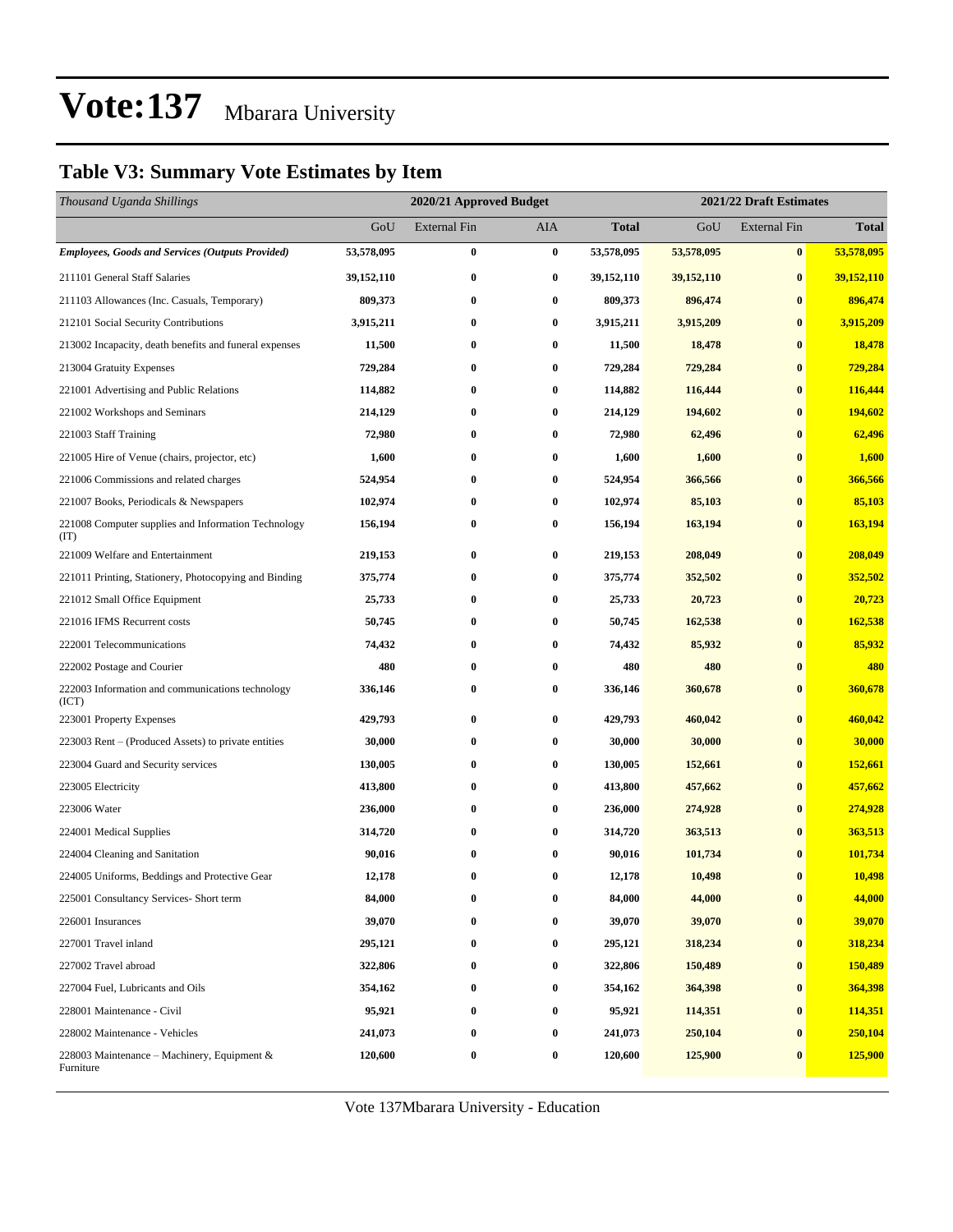| 282101 Donations                                       | 1,000      | $\bf{0}$     | $\bf{0}$       | 1,000      | 3,000      | $\mathbf{0}$   | 3,000                   |
|--------------------------------------------------------|------------|--------------|----------------|------------|------------|----------------|-------------------------|
| 282102 Fines and Penalties/ Court wards                | 110,000    | $\bf{0}$     | $\bf{0}$       | 110,000    | 110,000    | $\bf{0}$       | 110,000                 |
| 282103 Scholarships and related costs                  | 3,370,175  | $\bf{0}$     | $\bf{0}$       | 3,370,175  | 3,315,048  | $\bf{0}$       | 3,315,048               |
| <b>Grants, Transfers and Subsides (Outputs Funded)</b> | 221,000    | $\bf{0}$     | $\bf{0}$       | 221,000    | 221,000    | $\bf{0}$       | 221,000                 |
| 264101 Contributions to Autonomous Institutions        | 221,000    | $\bf{0}$     | $\bf{0}$       | 221,000    | 221,000    | $\bf{0}$       | 221,000                 |
| <b>Investment</b> (Capital Purchases)                  | 3,685,769  | $\bf{0}$     | $\bf{0}$       | 3,685,769  | 3,685,769  | $\bf{0}$       | 3,685,769               |
| 281502 Feasibility Studies for Capital Works           | 140,000    | $\bf{0}$     | $\bf{0}$       | 140,000    | $\bf{0}$   | $\mathbf{0}$   | $\bf{0}$                |
| 311101 Land                                            | 11,000     | $\bf{0}$     | $\bf{0}$       | 11,000     | $\bf{0}$   | $\mathbf{0}$   | $\overline{\mathbf{0}}$ |
| 312101 Non-Residential Buildings                       | 2,565,000  | $\bf{0}$     | $\bf{0}$       | 2,565,000  | 2,651,000  | $\bf{0}$       | 2,651,000               |
| 312102 Residential Buildings                           | 260,000    | $\bf{0}$     | $\bf{0}$       | 260,000    | 195,000    | $\mathbf{0}$   | 195,000                 |
| 312103 Roads and Bridges.                              | 50,000     | $\bf{0}$     | $\bf{0}$       | 50,000     | 180,000    | $\bf{0}$       | 180,000                 |
| 312202 Machinery and Equipment                         | 319,769    | $\bf{0}$     | $\bf{0}$       | 319,769    | 319,769    | $\bf{0}$       | 319,769                 |
| 312203 Furniture & Fixtures                            | 200,000    | $\bf{0}$     | $\bf{0}$       | 200,000    | 140,000    | $\bf{0}$       | 140,000                 |
| 312213 ICT Equipment                                   | 140,000    | $\bf{0}$     | $\bf{0}$       | 140,000    | 200,000    | $\bf{0}$       | 200,000                 |
| <b>Arrears</b>                                         | 11,832     | $\bf{0}$     | $\bf{0}$       | 11,832     | $\bf{0}$   | $\mathbf{0}$   | $\overline{\mathbf{0}}$ |
| 321605 Domestic arrears (Budgeting)                    | 11,832     | $\bf{0}$     | $\bf{0}$       | 11,832     | $\bf{0}$   | $\mathbf{0}$   | $\mathbf{0}$            |
| <b>Grand Total Vote 137</b>                            | 57,496,695 | $\bf{0}$     | $\bf{0}$       | 57,496,695 | 57,484,864 | $\bf{0}$       | 57,484,864              |
| <b>Total Excluding Arrears</b>                         | 57,484,864 | $\mathbf{0}$ | $\overline{0}$ | 57,484,864 | 57,484,864 | $\overline{0}$ | 57,484,864              |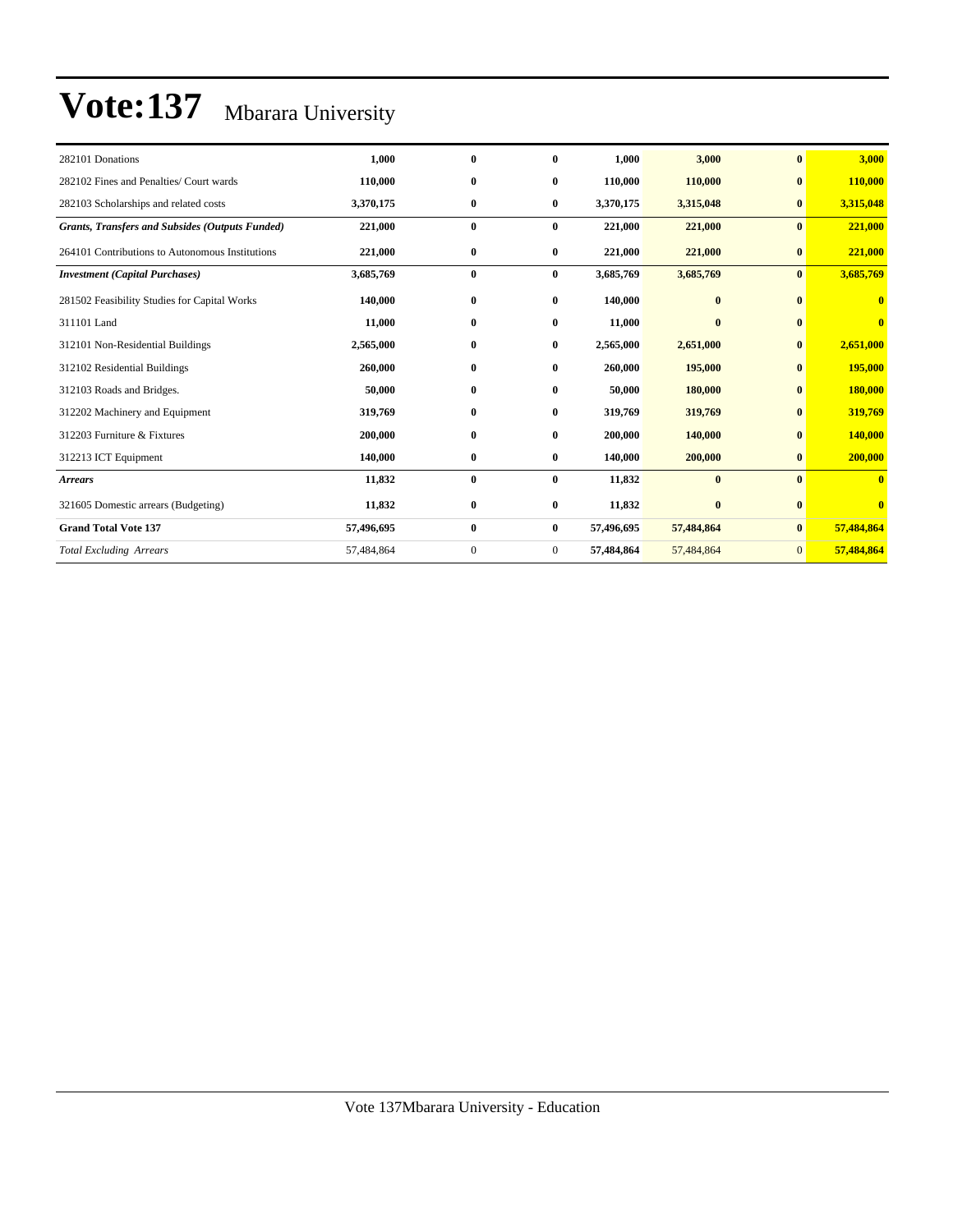#### **Table V4: Detailed Estimates by Sub-SubProgramme, Department,Project and Output and Item**

#### *Sub-SubProgrammme 13 Support Services Programme*

*Recurrent Budget Estimates*

#### **Department 01 Central Administration**

| Thousand Uganda Shillings                                |                  | 2020/21 Approved Budget |                  |              | 2021/22 Draft Estimates |          |              |
|----------------------------------------------------------|------------------|-------------------------|------------------|--------------|-------------------------|----------|--------------|
| <b>Outputs Provided</b>                                  | Wage             | Non Wage                | AIA              | <b>Total</b> | Wage                    | Non Wage | <b>Total</b> |
| <b>Budget Output 071301 Administrative Services</b>      |                  |                         |                  |              |                         |          |              |
| 211103 Allowances (Inc. Casuals, Temporary)              | $\overline{0}$   | 222,541                 | $\mathbf{0}$     | 222,541      | $\overline{0}$          | 270,496  | 270,496      |
| 213002 Incapacity, death benefits and funeral expenses   | $\boldsymbol{0}$ | 10,500                  | $\boldsymbol{0}$ | 10,500       | $\mathbf{0}$            | 13,478   | 13,478       |
| 213004 Gratuity Expenses                                 | $\boldsymbol{0}$ | 729,284                 | $\mathbf{0}$     | 729,284      | $\mathbf{0}$            | 729,284  | 729,284      |
| 221001 Advertising and Public Relations                  | $\boldsymbol{0}$ | 31,000                  | $\mathbf{0}$     | 31,000       | $\mathbf{0}$            | 31,000   | 31,000       |
| 221002 Workshops and Seminars                            | $\boldsymbol{0}$ | 8,800                   | $\mathbf{0}$     | 8,800        | $\mathbf{0}$            | 7,000    | 7,000        |
| 221003 Staff Training                                    | $\overline{0}$   | 4,000                   | $\mathbf{0}$     | 4,000        | $\mathbf 0$             | 6,000    | 6,000        |
| 221006 Commissions and related charges                   | $\overline{0}$   | 375,812                 | $\mathbf{0}$     | 375,812      | $\mathbf{0}$            | 205,494  | 205,494      |
| 221007 Books, Periodicals & Newspapers                   | $\boldsymbol{0}$ | 7,580                   | $\boldsymbol{0}$ | 7,580        | $\mathbf{0}$            | 7,600    | 7,600        |
| 221008 Computer supplies and Information Technology (IT) | $\boldsymbol{0}$ | 32,950                  | $\mathbf{0}$     | 32,950       | $\mathbf{0}$            | 32,650   | 32,650       |
| 221009 Welfare and Entertainment                         | $\boldsymbol{0}$ | 56,470                  | $\boldsymbol{0}$ | 56,470       | $\mathbf{0}$            | 54,170   | 54,170       |
| 221011 Printing, Stationery, Photocopying and Binding    | $\boldsymbol{0}$ | 29,274                  | $\mathbf{0}$     | 29,274       | $\boldsymbol{0}$        | 35,532   | 35,532       |
| 221012 Small Office Equipment                            | $\boldsymbol{0}$ | 6,928                   | $\boldsymbol{0}$ | 6,928        | $\boldsymbol{0}$        | 6,538    | 6,538        |
| 222001 Telecommunications                                | $\overline{0}$   | 15,480                  | $\mathbf{0}$     | 15,480       | $\mathbf{0}$            | 21,360   | 21,360       |
| 222002 Postage and Courier                               | $\boldsymbol{0}$ | 300                     | $\mathbf{0}$     | 300          | $\mathbf{0}$            | 300      | 300          |
| 222003 Information and communications technology (ICT)   | $\boldsymbol{0}$ | 315,428                 | $\mathbf{0}$     | 315,428      | $\mathbf{0}$            | 335,228  | 335,228      |
| 223003 Rent – (Produced Assets) to private entities      | $\boldsymbol{0}$ | 30,000                  | $\mathbf{0}$     | 30,000       | $\mathbf{0}$            | 30,000   | 30,000       |
| 223004 Guard and Security services                       | $\overline{0}$   | 130,005                 | $\mathbf{0}$     | 130,005      | $\mathbf{0}$            | 152,661  | 152,661      |
| 223005 Electricity                                       | $\overline{0}$   | 413,800                 | $\mathbf{0}$     | 413,800      | $\mathbf{0}$            | 457,662  | 457,662      |
| 223006 Water                                             | $\boldsymbol{0}$ | 236,000                 | $\boldsymbol{0}$ | 236,000      | $\mathbf{0}$            | 274,928  | 274,928      |
| 224001 Medical Supplies                                  | $\boldsymbol{0}$ | 22,500                  | $\boldsymbol{0}$ | 22,500       | $\mathbf{0}$            | 22,500   | 22,500       |
| 224004 Cleaning and Sanitation                           | $\boldsymbol{0}$ | 2,700                   | $\mathbf{0}$     | 2,700        | $\mathbf{0}$            | 2,700    | 2,700        |
| 224005 Uniforms, Beddings and Protective Gear            | $\boldsymbol{0}$ | 4,698                   | $\mathbf{0}$     | 4,698        | $\mathbf{0}$            | 4,698    | 4,698        |
| 226001 Insurances                                        | $\overline{0}$   | 39,070                  | $\mathbf{0}$     | 39,070       | $\mathbf{0}$            | 39,070   | 39,070       |
| 227001 Travel inland                                     | $\overline{0}$   | 92,926                  | $\mathbf{0}$     | 92,926       | $\mathbf{0}$            | 110,720  | 110,720      |
| 227002 Travel abroad                                     | $\overline{0}$   | 130,094                 | $\mathbf{0}$     | 130,094      | $\mathbf{0}$            | 40,296   | 40,296       |
| 227004 Fuel, Lubricants and Oils                         | $\boldsymbol{0}$ | 146,400                 | $\mathbf{0}$     | 146,400      | $\mathbf{0}$            | 150,000  | 150,000      |
| 228002 Maintenance - Vehicles                            | $\boldsymbol{0}$ | 138,640                 | $\mathbf{0}$     | 138,640      | $\mathbf{0}$            | 149,540  | 149,540      |
| 228003 Maintenance – Machinery, Equipment & Furniture    | $\boldsymbol{0}$ | 19,500                  | $\mathbf{0}$     | 19,500       | $\boldsymbol{0}$        | 18,500   | 18,500       |
| 282101 Donations                                         | $\overline{0}$   | 1,000                   | $\mathbf{0}$     | 1,000        | $\mathbf{0}$            | 3,000    | 3,000        |
| 282102 Fines and Penalties/ Court wards                  | $\theta$         | 110,000                 | $\mathbf{0}$     | 110,000      | $\overline{0}$          | 110,000  | 110,000      |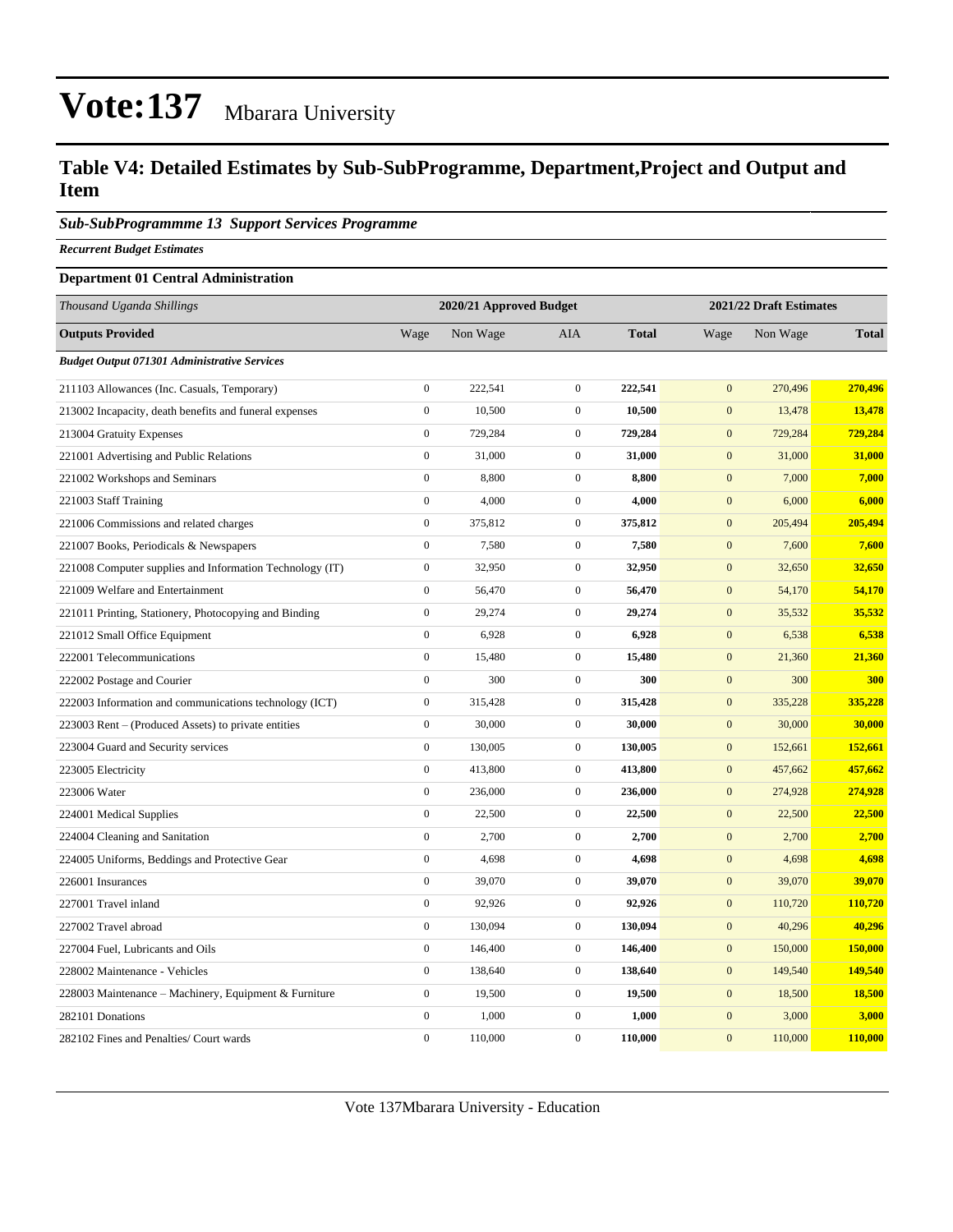| 282103 Scholarships and related costs                                    | $\boldsymbol{0}$ | 245,000   | $\mathbf{0}$     | 245,000   | $\mathbf{0}$<br>231,000            | 231,000   |
|--------------------------------------------------------------------------|------------------|-----------|------------------|-----------|------------------------------------|-----------|
| <b>Total Cost of Budget Output 01</b>                                    | $\pmb{\theta}$   | 3,608,679 | 0                | 3,608,679 | $\boldsymbol{\theta}$<br>3,553,406 | 3,553,406 |
| <b>Budget Output 071302 Financial Management and Accounting Services</b> |                  |           |                  |           |                                    |           |
| 211103 Allowances (Inc. Casuals, Temporary)                              | $\mathbf{0}$     | 5,040     | $\mathbf{0}$     | 5,040     | 1,440<br>$\mathbf{0}$              | 1,440     |
| 221002 Workshops and Seminars                                            | $\mathbf{0}$     | 7,930     | $\boldsymbol{0}$ | 7,930     | $\boldsymbol{0}$<br>12,130         | 12,130    |
| 221003 Staff Training                                                    | $\boldsymbol{0}$ | 6,600     | $\mathbf{0}$     | 6,600     | $\boldsymbol{0}$<br>6,600          | 6,600     |
| 221007 Books, Periodicals & Newspapers                                   | $\boldsymbol{0}$ | 720       | $\boldsymbol{0}$ | 720       | $\mathbf{0}$<br>720                | 720       |
| 221008 Computer supplies and Information Technology (IT)                 | $\boldsymbol{0}$ | 6,740     | $\boldsymbol{0}$ | 6,740     | $\mathbf{0}$<br>6,740              | 6,740     |
| 221009 Welfare and Entertainment                                         | $\boldsymbol{0}$ | 3,273     | $\mathbf{0}$     | 3,273     | $\mathbf{0}$<br>3,273              | 3,273     |
| 221011 Printing, Stationery, Photocopying and Binding                    | $\boldsymbol{0}$ | 7,310     | $\mathbf{0}$     | 7,310     | $\boldsymbol{0}$<br>8,055          | 8,055     |
| 221012 Small Office Equipment                                            | $\boldsymbol{0}$ | 800       | $\mathbf{0}$     | 800       | $\mathbf{0}$<br>800                | 800       |
| 221016 IFMS Recurrent costs                                              | $\boldsymbol{0}$ | 50,745    | $\boldsymbol{0}$ | 50,745    | $\mathbf{0}$<br>162,538            | 162,538   |
| 222001 Telecommunications                                                | $\boldsymbol{0}$ | 4,320     | $\mathbf{0}$     | 4,320     | $\mathbf{0}$<br>4,320              | 4,320     |
| 224004 Cleaning and Sanitation                                           | $\boldsymbol{0}$ | 1,000     | $\mathbf{0}$     | 1,000     | $\mathbf{0}$<br>4,960              | 4,960     |
| 227001 Travel inland                                                     | $\boldsymbol{0}$ | 29,219    | $\mathbf{0}$     | 29,219    | $\boldsymbol{0}$<br>31,418         | 31,418    |
| 227002 Travel abroad                                                     | $\boldsymbol{0}$ | 12,787    | $\mathbf{0}$     | 12,787    | $\boldsymbol{0}$<br>$\overline{0}$ | $\bf{0}$  |
| 227004 Fuel, Lubricants and Oils                                         | $\boldsymbol{0}$ | 10,200    | $\boldsymbol{0}$ | 10,200    | $\mathbf{0}$<br>10,200             | 10,200    |
| 228002 Maintenance - Vehicles                                            | $\boldsymbol{0}$ | 11,500    | $\mathbf{0}$     | 11,500    | $\mathbf{0}$<br>11,500             | 11,500    |
| 228003 Maintenance - Machinery, Equipment & Furniture                    | $\boldsymbol{0}$ | 1,000     | $\mathbf{0}$     | 1,000     | $\mathbf{0}$<br>1,000              | 1,000     |
| 282103 Scholarships and related costs                                    | $\boldsymbol{0}$ | 160,060   | $\mathbf{0}$     | 160,060   | $\boldsymbol{0}$<br>135,912        | 135,912   |
| <b>Total Cost of Budget Output 02</b>                                    | 0                | 319,244   | 0                | 319,244   | $\boldsymbol{\theta}$<br>401,605   | 401,605   |
| <b>Budget Output 071303 Procurement Services</b>                         |                  |           |                  |           |                                    |           |
| 221002 Workshops and Seminars                                            | $\boldsymbol{0}$ | 6,400     | $\boldsymbol{0}$ | 6,400     | $\mathbf{0}$<br>$\overline{0}$     | $\bf{0}$  |
| 221003 Staff Training                                                    | $\boldsymbol{0}$ | 3,000     | $\boldsymbol{0}$ | 3,000     | $\boldsymbol{0}$<br>9,400          | 9,400     |
| 221009 Welfare and Entertainment                                         | $\boldsymbol{0}$ | 2,400     | $\mathbf{0}$     | 2,400     | $\boldsymbol{0}$<br>2,400          | 2,400     |
| 221011 Printing, Stationery, Photocopying and Binding                    | $\boldsymbol{0}$ | 10,890    | $\mathbf{0}$     | 10,890    | $\boldsymbol{0}$<br>12,000         | 12,000    |
| 221012 Small Office Equipment                                            | $\boldsymbol{0}$ | 1,000     | $\mathbf{0}$     | 1,000     | $\mathbf{0}$<br>$\overline{0}$     | $\bf{0}$  |
| 222001 Telecommunications                                                | $\boldsymbol{0}$ | 6,000     | $\boldsymbol{0}$ | 6,000     | $\mathbf{0}$<br>6,000              | 6,000     |
| 224004 Cleaning and Sanitation                                           | $\boldsymbol{0}$ | 1,200     | $\mathbf{0}$     | 1,200     | $\mathbf{0}$<br>1,200              | 1,200     |
| 227001 Travel inland                                                     | $\boldsymbol{0}$ | 5,580     | $\mathbf{0}$     | 5,580     | $\mathbf{0}$<br>6,000              | 6,000     |
| 227004 Fuel, Lubricants and Oils                                         | $\boldsymbol{0}$ | 12,000    | $\boldsymbol{0}$ | 12,000    | $\mathbf{0}$<br>11,470             | 11,470    |
| <b>Total Cost of Budget Output 03</b>                                    | 0                | 48,470    | 0                | 48,470    | $\boldsymbol{\theta}$<br>48,470    | 48,470    |
| <b>Budget Output 071304 Planning and Monitoring Services</b>             |                  |           |                  |           |                                    |           |
| 221002 Workshops and Seminars                                            | $\boldsymbol{0}$ | 7,600     | $\boldsymbol{0}$ | 7,600     | $\boldsymbol{0}$<br>7,600          | 7,600     |
| 221003 Staff Training                                                    | $\boldsymbol{0}$ | 3,000     | $\boldsymbol{0}$ | 3,000     | $\boldsymbol{0}$<br>3,000          | 3,000     |
| 221008 Computer supplies and Information Technology (IT)                 | $\boldsymbol{0}$ | 2,550     | $\boldsymbol{0}$ | 2,550     | $\boldsymbol{0}$<br>4,400          | 4,400     |
| 221009 Welfare and Entertainment                                         | $\boldsymbol{0}$ | 8,320     | $\boldsymbol{0}$ | 8,320     | $\boldsymbol{0}$<br>8,920          | 8,920     |
| 221011 Printing, Stationery, Photocopying and Binding                    | $\boldsymbol{0}$ | 6,492     | $\mathbf{0}$     | 6,492     | $\boldsymbol{0}$<br>7,766          | 7,766     |
| 221012 Small Office Equipment                                            | $\mathbf{0}$     | 515       | $\boldsymbol{0}$ | 515       | $\boldsymbol{0}$<br>615            | 615       |
| 222001 Telecommunications                                                | $\boldsymbol{0}$ | 2,400     | $\boldsymbol{0}$ | 2,400     | $\boldsymbol{0}$<br>3,000          | 3,000     |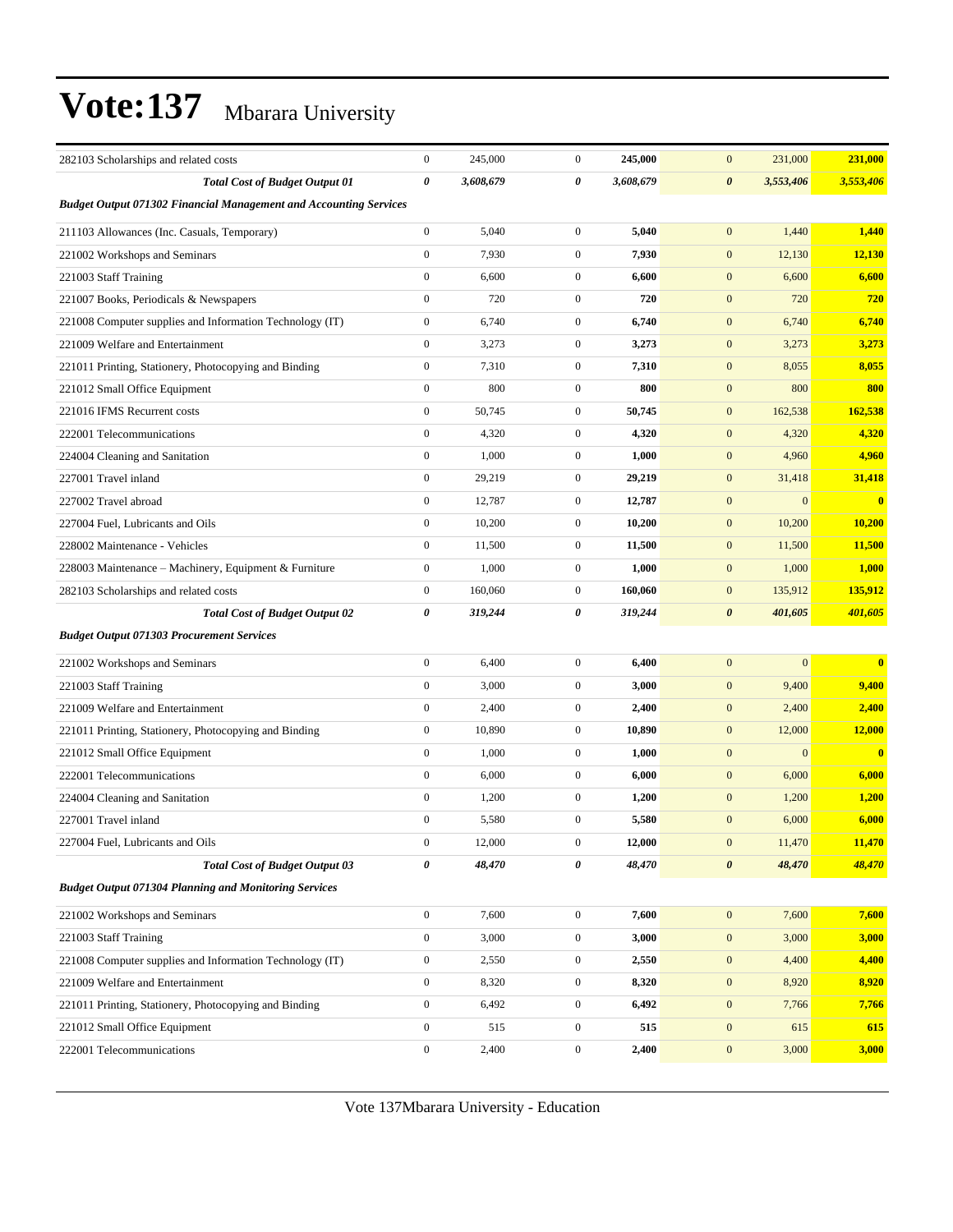| 224004 Cleaning and Sanitation                                 | $\boldsymbol{0}$      | 100     | $\boldsymbol{0}$ | 100     | $\mathbf{0}$          | 135              | 135          |
|----------------------------------------------------------------|-----------------------|---------|------------------|---------|-----------------------|------------------|--------------|
| 227001 Travel inland                                           | $\boldsymbol{0}$      | 5,961   | $\boldsymbol{0}$ | 5,961   | $\boldsymbol{0}$      | 6,820            | 6,820        |
| 227002 Travel abroad                                           | $\boldsymbol{0}$      | 6,678   | $\boldsymbol{0}$ | 6,678   | $\boldsymbol{0}$      | $\boldsymbol{0}$ | $\mathbf{0}$ |
| 227004 Fuel, Lubricants and Oils                               | $\boldsymbol{0}$      | 8,100   | $\boldsymbol{0}$ | 8,100   | $\boldsymbol{0}$      | 9,460            | 9,460        |
| 228003 Maintenance - Machinery, Equipment & Furniture          | $\boldsymbol{0}$      | 4,000   | $\boldsymbol{0}$ | 4,000   | $\mathbf{0}$          | 4,000            | 4,000        |
| <b>Total Cost of Budget Output 04</b>                          | $\boldsymbol{\theta}$ | 55,716  | 0                | 55,716  | $\boldsymbol{\theta}$ | 55,716           | 55,716       |
| <b>Budget Output 071305 Audit</b>                              |                       |         |                  |         |                       |                  |              |
| 211103 Allowances (Inc. Casuals, Temporary)                    | $\boldsymbol{0}$      | 7,600   | $\boldsymbol{0}$ | 7,600   | $\mathbf{0}$          | 2,400            | 2,400        |
| 221002 Workshops and Seminars                                  | $\boldsymbol{0}$      | 1,000   | $\boldsymbol{0}$ | 1,000   | $\boldsymbol{0}$      | $\overline{0}$   | $\mathbf{0}$ |
| 221003 Staff Training                                          | $\boldsymbol{0}$      | 5,000   | $\boldsymbol{0}$ | 5,000   | $\boldsymbol{0}$      | 6,800            | 6,800        |
| 221008 Computer supplies and Information Technology (IT)       | $\boldsymbol{0}$      | 1,000   | $\boldsymbol{0}$ | 1,000   | $\boldsymbol{0}$      | 1,600            | 1,600        |
| 221009 Welfare and Entertainment                               | $\boldsymbol{0}$      | 700     | $\boldsymbol{0}$ | 700     | $\boldsymbol{0}$      | 1,600            | 1,600        |
| 221011 Printing, Stationery, Photocopying and Binding          | $\boldsymbol{0}$      | 1,815   | $\boldsymbol{0}$ | 1,815   | $\boldsymbol{0}$      | 1,478            | 1,478        |
| 221012 Small Office Equipment                                  | $\boldsymbol{0}$      | 700     | $\boldsymbol{0}$ | 700     | $\mathbf{0}$          | 1,700            | 1,700        |
| 222001 Telecommunications                                      | $\mathbf{0}$          | 600     | $\boldsymbol{0}$ | 600     | $\boldsymbol{0}$      | 1,560            | 1,560        |
| 224004 Cleaning and Sanitation                                 | $\mathbf{0}$          | 300     | $\boldsymbol{0}$ | 300     | $\mathbf{0}$          | 142              | 142          |
| 227001 Travel inland                                           | $\boldsymbol{0}$      | 13,392  | $\boldsymbol{0}$ | 13,392  | $\boldsymbol{0}$      | 16,200           | 16,200       |
| 227002 Travel abroad                                           | $\mathbf{0}$          | 9,360   | $\boldsymbol{0}$ | 9,360   | $\mathbf{0}$          | $\overline{0}$   | $\bf{0}$     |
| 227004 Fuel, Lubricants and Oils                               | $\boldsymbol{0}$      | 6,000   | $\boldsymbol{0}$ | 6,000   | $\mathbf{0}$          | 13,200           | 13,200       |
| 228003 Maintenance – Machinery, Equipment & Furniture          | $\boldsymbol{0}$      | 300     | $\boldsymbol{0}$ | 300     | $\boldsymbol{0}$      | 300              | 300          |
| <b>Total Cost of Budget Output 05</b>                          | 0                     | 47,767  | 0                | 47,767  | $\boldsymbol{\theta}$ | 46,980           | 46,980       |
| <b>Budget Output 071307 Estates and Works</b>                  |                       |         |                  |         |                       |                  |              |
| 211103 Allowances (Inc. Casuals, Temporary)                    | $\boldsymbol{0}$      | 5,000   | $\boldsymbol{0}$ | 5,000   | $\boldsymbol{0}$      | 8,000            | 8,000        |
| 221009 Welfare and Entertainment                               | $\boldsymbol{0}$      | 3,600   | $\boldsymbol{0}$ | 3,600   | $\mathbf{0}$          | 3,600            | 3,600        |
| 221011 Printing, Stationery, Photocopying and Binding          | $\boldsymbol{0}$      | 5,899   | $\boldsymbol{0}$ | 5,899   | $\boldsymbol{0}$      | 6,500            | 6,500        |
| 222001 Telecommunications                                      | $\boldsymbol{0}$      | 3,000   | $\boldsymbol{0}$ | 3,000   | $\boldsymbol{0}$      | 6,000            | 6,000        |
| 223001 Property Expenses                                       | $\mathbf{0}$          | 429,793 | $\boldsymbol{0}$ | 429,793 | $\mathbf{0}$          | 460,042          | 460,042      |
| 224005 Uniforms, Beddings and Protective Gear                  | $\boldsymbol{0}$      | 3,000   | $\boldsymbol{0}$ | 3,000   | $\mathbf{0}$          | 3,000            | 3,000        |
| 225001 Consultancy Services- Short term                        | $\boldsymbol{0}$      | 80,000  | $\boldsymbol{0}$ | 80,000  | $\mathbf{0}$          | 40,000           | 40,000       |
| 227001 Travel inland                                           | $\boldsymbol{0}$      | 10,230  | $\boldsymbol{0}$ | 10,230  | $\boldsymbol{0}$      | 11,000           | 11,000       |
| 227002 Travel abroad                                           | $\boldsymbol{0}$      | 8,550   | $\mathbf{0}$     | 8,550   | $\mathbf{0}$          | $\boldsymbol{0}$ |              |
| 227004 Fuel, Lubricants and Oils                               | $\boldsymbol{0}$      | 9,000   | $\boldsymbol{0}$ | 9,000   | $\boldsymbol{0}$      | 9,000            | 9,000        |
| 228001 Maintenance - Civil                                     | $\boldsymbol{0}$      | 78,570  | $\boldsymbol{0}$ | 78,570  | $\boldsymbol{0}$      | 80,000           | 80,000       |
| 228003 Maintenance – Machinery, Equipment & Furniture          | $\boldsymbol{0}$      | 50,000  | $\boldsymbol{0}$ | 50,000  | $\boldsymbol{0}$      | 50,000           | 50,000       |
| <b>Total Cost of Budget Output 07</b>                          | 0                     | 686,642 | 0                | 686,642 | $\boldsymbol{\theta}$ | 677,142          | 677,142      |
| <b>Budget Output 071309 Academic Affairs (Inc.Convocation)</b> |                       |         |                  |         |                       |                  |              |
| 211103 Allowances (Inc. Casuals, Temporary)                    | $\boldsymbol{0}$      | 19,500  | $\boldsymbol{0}$ | 19,500  | $\boldsymbol{0}$      | 16,980           | 16,980       |
| 221001 Advertising and Public Relations                        | $\boldsymbol{0}$      | 56,182  | $\boldsymbol{0}$ | 56,182  | $\mathbf{0}$          | 56,182           | 56,182       |
| 221002 Workshops and Seminars                                  | $\boldsymbol{0}$      | 9,900   | $\boldsymbol{0}$ | 9,900   | $\boldsymbol{0}$      | 9,900            | 9,900        |
| 221006 Commissions and related charges                         | $\boldsymbol{0}$      | 126,552 | $\boldsymbol{0}$ | 126,552 | $\boldsymbol{0}$      | 133,152          | 133,152      |
| 221008 Computer supplies and Information Technology (IT)       | $\boldsymbol{0}$      | 37,583  | $\boldsymbol{0}$ | 37,583  | $\boldsymbol{0}$      | 37,583           | 37,583       |
|                                                                |                       |         |                  |         |                       |                  |              |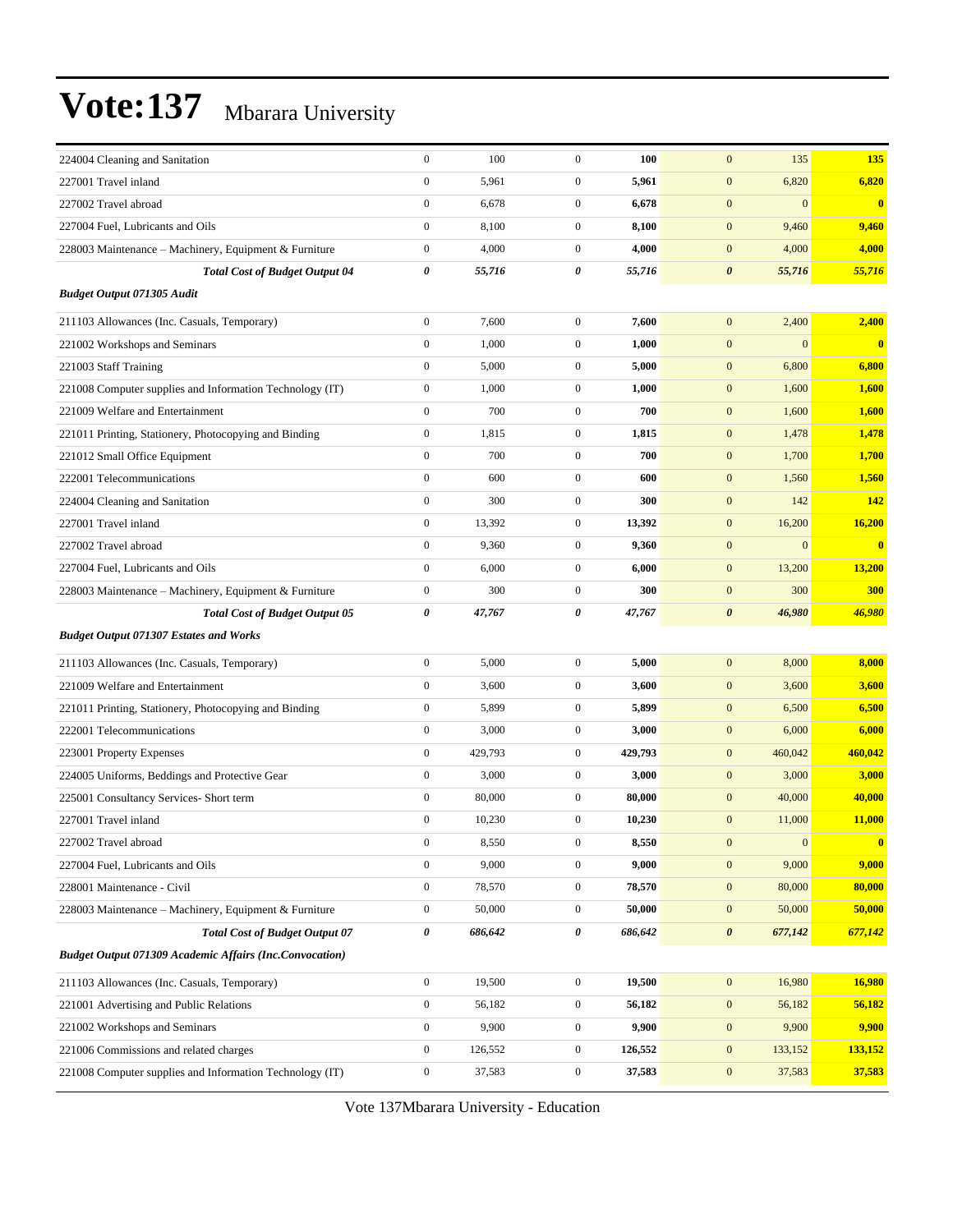| 221009 Welfare and Entertainment                                             | $\boldsymbol{0}$      | 18,900       | $\boldsymbol{0}$ | 18,900   | $\mathbf{0}$<br>13,500           | 13,500           |
|------------------------------------------------------------------------------|-----------------------|--------------|------------------|----------|----------------------------------|------------------|
| 221011 Printing, Stationery, Photocopying and Binding                        | $\boldsymbol{0}$      | 176,883      | $\boldsymbol{0}$ | 176,883  | $\mathbf{0}$<br>146,883          | 146,883          |
| 221012 Small Office Equipment                                                | $\boldsymbol{0}$      | 1,470        | $\boldsymbol{0}$ | 1,470    | 1,470<br>$\mathbf{0}$            | 1,470            |
| 222001 Telecommunications                                                    | $\boldsymbol{0}$      | 4,800        | $\boldsymbol{0}$ | 4,800    | $\mathbf{0}$<br>4,800            | 4,800            |
| 224004 Cleaning and Sanitation                                               | $\boldsymbol{0}$      | 461          | $\boldsymbol{0}$ | 461      | $\boldsymbol{0}$<br>461          | 461              |
| 227001 Travel inland                                                         | $\boldsymbol{0}$      | 21,074       | $\boldsymbol{0}$ | 21,074   | $\mathbf{0}$<br>21,074           | 21,074           |
| 227002 Travel abroad                                                         | $\boldsymbol{0}$      | 9,000        | $\boldsymbol{0}$ | 9,000    | $\mathbf{0}$<br>$\mathbf{0}$     | $\bf{0}$         |
| 227004 Fuel, Lubricants and Oils                                             | $\boldsymbol{0}$      | 41,140       | $\boldsymbol{0}$ | 41,140   | $\mathbf{0}$<br>41,140           | 41,140           |
| 228002 Maintenance - Vehicles                                                | $\boldsymbol{0}$      | 8,100        | $\boldsymbol{0}$ | 8,100    | $\mathbf{0}$<br>10,100           | <b>10,100</b>    |
| 228003 Maintenance – Machinery, Equipment & Furniture                        | $\boldsymbol{0}$      | 11,000       | $\boldsymbol{0}$ | 11,000   | $\mathbf{0}$<br>11,000           | 11,000           |
| 282103 Scholarships and related costs                                        | $\boldsymbol{0}$      | 220,680      | $\boldsymbol{0}$ | 220,680  | $\mathbf{0}$<br>250,000          | 250,000          |
| <b>Total Cost of Budget Output 09</b>                                        | $\pmb{\theta}$        | 763,225      | 0                | 763,225  | $\boldsymbol{\theta}$<br>754,225 | 754,225          |
| <b>Budget Output 071310 Library Affairs</b>                                  |                       |              |                  |          |                                  |                  |
| 211103 Allowances (Inc. Casuals, Temporary)                                  | $\boldsymbol{0}$      | 10,000       | $\boldsymbol{0}$ | 10,000   | $\mathbf{0}$<br>9,252            | 9,252            |
| 221002 Workshops and Seminars                                                | $\boldsymbol{0}$      | 2,400        | $\boldsymbol{0}$ | 2,400    | $\mathbf{0}$<br>2,400            | 2,400            |
| 221007 Books, Periodicals & Newspapers                                       | $\boldsymbol{0}$      | 5,475        | $\boldsymbol{0}$ | 5,475    | $\mathbf{0}$<br>5,550            | 5,550            |
| 221009 Welfare and Entertainment                                             | $\boldsymbol{0}$      | 9,600        | $\boldsymbol{0}$ | 9,600    | $\mathbf{0}$<br>10,800           | 10,800           |
| 221011 Printing, Stationery, Photocopying and Binding                        | $\boldsymbol{0}$      | 7,800        | $\boldsymbol{0}$ | 7,800    | $\mathbf{0}$<br>7,915            | 7,915            |
| 221012 Small Office Equipment                                                | $\boldsymbol{0}$      | 3,000        | $\boldsymbol{0}$ | 3,000    | $\mathbf{0}$<br>1,800            | 1,800            |
| 222001 Telecommunications                                                    | $\boldsymbol{0}$      | 1,440        | $\boldsymbol{0}$ | 1,440    | $\mathbf{0}$<br>1,680            | 1,680            |
| 224004 Cleaning and Sanitation                                               | $\boldsymbol{0}$      | 4,000        | $\boldsymbol{0}$ | 4,000    | $\boldsymbol{0}$<br>8,000        | 8,000            |
| 227001 Travel inland                                                         | $\boldsymbol{0}$      | 4,883        | $\boldsymbol{0}$ | 4,883    | $\mathbf{0}$<br>5,400            | 5,400            |
| 227002 Travel abroad                                                         | $\boldsymbol{0}$      | 5,400        | $\boldsymbol{0}$ | 5,400    | $\mathbf{0}$<br>$\mathbf{0}$     | $\mathbf{0}$     |
| 227004 Fuel, Lubricants and Oils                                             | $\boldsymbol{0}$      | 4,800        | $\boldsymbol{0}$ | 4,800    | $\mathbf{0}$<br>6,000            | 6,000            |
| 228003 Maintenance – Machinery, Equipment & Furniture                        | $\boldsymbol{0}$      | 4,500        | $\boldsymbol{0}$ | 4,500    | $\mathbf{0}$<br>4,500            | 4,500            |
| 282103 Scholarships and related costs                                        | $\boldsymbol{0}$      | $\mathbf{0}$ | $\boldsymbol{0}$ | $\bf{0}$ | $\boldsymbol{0}$<br>14,000       | 14,000           |
| <b>Total Cost of Budget Output 10</b>                                        | $\boldsymbol{\theta}$ | 63,297       | 0                | 63,297   | $\boldsymbol{\theta}$<br>77,297  | 77,297           |
| Budget Output 071311 Student Affairs (Sports affairs, guild affairs, chapel) |                       |              |                  |          |                                  |                  |
| 211103 Allowances (Inc. Casuals, Temporary)                                  | $\boldsymbol{0}$      | 6,500        | $\boldsymbol{0}$ | 6,500    | $\mathbf{0}$<br>6,500            | 6,500            |
| 221002 Workshops and Seminars                                                | $\boldsymbol{0}$      | 42,500       | $\boldsymbol{0}$ | 42,500   | $\mathbf{0}$<br>43,300           | 43,300           |
| 221003 Staff Training                                                        | $\boldsymbol{0}$      | 6,000        | $\overline{0}$   | 6,000    | $\mathbf{0}$<br>6,000            | 6,000            |
| 221007 Books, Periodicals & Newspapers                                       | $\boldsymbol{0}$      | 720          | $\boldsymbol{0}$ | 720      | 720<br>$\mathbf{0}$              | 720              |
| 221008 Computer supplies and Information Technology (IT)                     | $\boldsymbol{0}$      | 4,531        | $\boldsymbol{0}$ | 4,531    | $\boldsymbol{0}$<br>5,531        | 5,531            |
| 221009 Welfare and Entertainment                                             | $\boldsymbol{0}$      | 11,500       | $\boldsymbol{0}$ | 11,500   | $\mathbf{0}$<br>11,500           | 11,500           |
| 221011 Printing, Stationery, Photocopying and Binding                        | $\boldsymbol{0}$      | 8,030        | $\boldsymbol{0}$ | 8,030    | 10,081<br>$\mathbf{0}$           | 10,081           |
| 221012 Small Office Equipment                                                | $\mathbf{0}$          | 1,000        | $\boldsymbol{0}$ | 1,000    | $\mathbf{0}$<br>1,000            | <b>1,000</b>     |
| 222001 Telecommunications                                                    | $\boldsymbol{0}$      | 2,032        | $\boldsymbol{0}$ | 2,032    | $\boldsymbol{0}$<br>2,032        | 2,032            |
| 224001 Medical Supplies                                                      | $\boldsymbol{0}$      | 9,300        | $\boldsymbol{0}$ | 9,300    | $\mathbf{0}$<br>11,300           | 11,300           |
| 224004 Cleaning and Sanitation                                               | $\boldsymbol{0}$      | 48,640       | $\boldsymbol{0}$ | 48,640   | $\mathbf{0}$<br>43,640           | 43,640           |
| 227001 Travel inland                                                         | $\boldsymbol{0}$      | 6,910        | $\boldsymbol{0}$ | 6,910    | 7,430<br>$\mathbf{0}$            | 7,430            |
| 227002 Travel abroad                                                         | $\boldsymbol{0}$      | 7,200        | $\boldsymbol{0}$ | 7,200    | $\boldsymbol{0}$<br>$\mathbf{0}$ | $\boldsymbol{0}$ |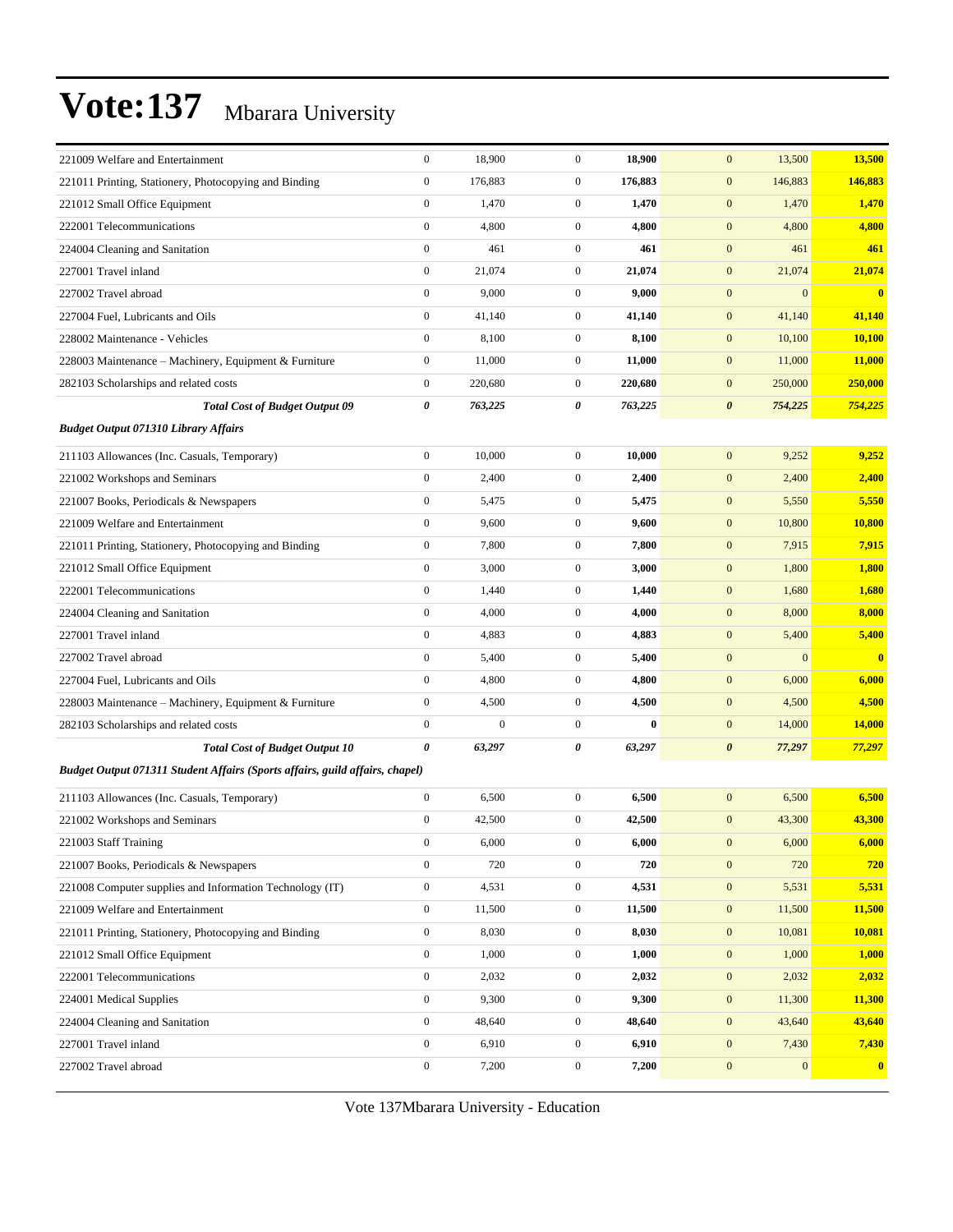| 227004 Fuel, Lubricants and Oils                               | $\boldsymbol{0}$          | 13,168                    | $\mathbf{0}$     | 13,168       | $\mathbf{0}$          | 14,168                | 14,168                |
|----------------------------------------------------------------|---------------------------|---------------------------|------------------|--------------|-----------------------|-----------------------|-----------------------|
| 228001 Maintenance - Civil                                     | $\boldsymbol{0}$          | 2,000                     | $\mathbf{0}$     | 2,000        | $\boldsymbol{0}$      | 4,000                 | 4,000                 |
| 228002 Maintenance - Vehicles                                  | $\boldsymbol{0}$          | 9,500                     | $\mathbf{0}$     | 9,500        | $\boldsymbol{0}$      | 10,329                | 10,329                |
| 228003 Maintenance - Machinery, Equipment & Furniture          | $\boldsymbol{0}$          | 1,000                     | $\mathbf{0}$     | 1,000        | $\mathbf{0}$          | 1,000                 | 1,000                 |
| 282103 Scholarships and related costs                          | $\boldsymbol{0}$          | 1,042,460                 | $\mathbf{0}$     | 1,042,460    | $\overline{0}$        | 1,042,460             | 1,042,460             |
| <b>Total Cost of Budget Output 11</b>                          | 0                         | 1,222,991                 | 0                | 1,222,991    | $\boldsymbol{\theta}$ | 1,220,991             | 1,220,991             |
| <b>Budget Output 071319 Human Resource Management Services</b> |                           |                           |                  |              |                       |                       |                       |
| 211101 General Staff Salaries                                  | 9,900,032                 | $\mathbf{0}$              | $\mathbf{0}$     | 9,900,032    | 9,900,032             | $\overline{0}$        | 9,900,032             |
| 211103 Allowances (Inc. Casuals, Temporary)                    | $\boldsymbol{0}$          | 576                       | $\mathbf{0}$     | 576          | $\mathbf{0}$          | 576                   | 576                   |
| 212101 Social Security Contributions                           | $\boldsymbol{0}$          | 990,003                   | $\mathbf{0}$     | 990,003      | $\mathbf{0}$          | 990,003               | 990,003               |
| 221002 Workshops and Seminars                                  | $\boldsymbol{0}$          | 6,675                     | $\mathbf{0}$     | 6,675        | $\boldsymbol{0}$      | 4,450                 | 4,450                 |
| 221003 Staff Training                                          | $\mathbf{0}$              | 4,180                     | $\mathbf{0}$     | 4,180        | $\mathbf{0}$          | 4,180                 | 4,180                 |
| 221007 Books, Periodicals & Newspapers                         | $\boldsymbol{0}$          | 730                       | $\mathbf{0}$     | 730          | $\mathbf{0}$          | 724                   | 724                   |
| 221008 Computer supplies and Information Technology (IT)       | $\boldsymbol{0}$          | 4,940                     | $\mathbf{0}$     | 4,940        | $\overline{0}$        | 3,940                 | 3,940                 |
| 221009 Welfare and Entertainment                               | $\boldsymbol{0}$          | 6,160                     | $\mathbf{0}$     | 6,160        | $\mathbf{0}$          | 8,260                 | 8,260                 |
| 221011 Printing, Stationery, Photocopying and Binding          | $\boldsymbol{0}$          | 22,554                    | $\mathbf{0}$     | 22,554       | $\mathbf{0}$          | 4,749                 | 4,749                 |
| 221012 Small Office Equipment                                  | $\mathbf{0}$              | 170                       | $\mathbf{0}$     | 170          | $\mathbf{0}$          | 116                   | 116                   |
| 222001 Telecommunications                                      | $\boldsymbol{0}$          | 5,400                     | $\mathbf{0}$     | 5,400        | $\mathbf{0}$          | 5,400                 | 5,400                 |
| 224004 Cleaning and Sanitation                                 | $\boldsymbol{0}$          | 384                       | $\mathbf{0}$     | 384          | $\overline{0}$        | 392                   | 392                   |
| 225001 Consultancy Services- Short term                        | $\boldsymbol{0}$          | 4,000                     | $\mathbf{0}$     | 4,000        | $\mathbf{0}$          | 4,000                 | 4,000                 |
| 227001 Travel inland                                           | $\boldsymbol{0}$          | 17,298                    | $\mathbf{0}$     | 17,298       | $\boldsymbol{0}$      | 16,481                | 16,481                |
| 227004 Fuel, Lubricants and Oils                               | $\mathbf{0}$              | 7,080                     | $\mathbf{0}$     | 7,080        | $\mathbf{0}$          | 7,080                 | 7,080                 |
| <b>Total Cost of Budget Output 19</b>                          | 9,900,032                 | 1,070,150                 | 0                | 10,970,182   | 9,900,032             | 1,050,350             | 10,950,382            |
| <b>Total Cost Of Outputs Provided</b>                          | 9,900,032                 | 7,886,182                 | $\bf{0}$         | 17,786,214   | 9,900,032             | 7,886,182             | 17,786,214            |
| <b>Outputs Funded</b>                                          | Wage                      | Non Wage                  | AIA              | <b>Total</b> | Wage                  | Non Wage              | <b>Total</b>          |
| <b>Budget Output 071353 Guild Services</b>                     |                           |                           |                  |              |                       |                       |                       |
| 264101 Contributions to Autonomous Institutions                | $\boldsymbol{0}$          | 221,000                   | $\mathbf{0}$     | 221,000      | $\mathbf{0}$          | 221,000               | 221,000               |
| o/w Transfers to Guild and sports Union                        | $\boldsymbol{\mathit{0}}$ | $\boldsymbol{\mathit{0}}$ | 0                | $\bf{0}$     | $\boldsymbol{0}$      | 221,000               | 221,000               |
| o/w Transfer to Guild                                          | $\boldsymbol{\mathit{0}}$ | 76,000                    | 0                | 76,000       | $\boldsymbol{\theta}$ | $\theta$              | $\bf{0}$              |
| o/w Sports and Games                                           | $\boldsymbol{\mathit{0}}$ | 145,000                   | 0                | 145,000      | $\boldsymbol{\theta}$ | $\boldsymbol{\theta}$ | $\bf{0}$              |
| <b>Total Cost of Budget Output 53</b>                          | $\pmb{\theta}$            | 221,000                   | $\pmb{\theta}$   | 221,000      | $\boldsymbol{\theta}$ | 221,000               | 221,000               |
| <b>Total Cost Of Outputs Funded</b>                            | $\bf{0}$                  | 221,000                   | $\bf{0}$         | 221,000      | $\bf{0}$              | 221,000               | 221,000               |
| <b>Arrears</b>                                                 | Wage                      | Non Wage                  | AIA              | <b>Total</b> | Wage                  | Non Wage              | <b>Total</b>          |
| <b>Budget Output 071399 Arrears</b>                            |                           |                           |                  |              |                       |                       |                       |
| 321605 Domestic arrears (Budgeting)                            | $\boldsymbol{0}$          | 11,832                    | $\boldsymbol{0}$ | 11,832       | $\mathbf{0}$          | $\mathbf{0}$          | $\bf{0}$              |
| <b>Total Cost of Budget Output 99</b>                          | $\pmb{\theta}$            | 11,832                    | $\pmb{\theta}$   | 11,832       | $\pmb{\theta}$        | $\boldsymbol{\theta}$ | $\boldsymbol{\theta}$ |
| <b>Total Cost Of Arrears</b>                                   | $\bf{0}$                  | 11,832                    | $\bf{0}$         | 11,832       | $\pmb{0}$             | $\bf{0}$              | $\mathbf{0}$          |
| <b>Total Cost for Department 01</b>                            | 9,900,032                 | 8,119,014                 | $\bf{0}$         | 18,019,045   | 9,900,032             | 8,107,182             | 18,007,214            |
| <b>Total Excluding Arrears</b>                                 | 9,900,032                 | 8,107,182                 | $\boldsymbol{0}$ | 18,007,214   | 9,900,032             | 8,107,182             | 18,007,214            |
| <b>Development Budget Estimates</b>                            |                           |                           |                  |              |                       |                       |                       |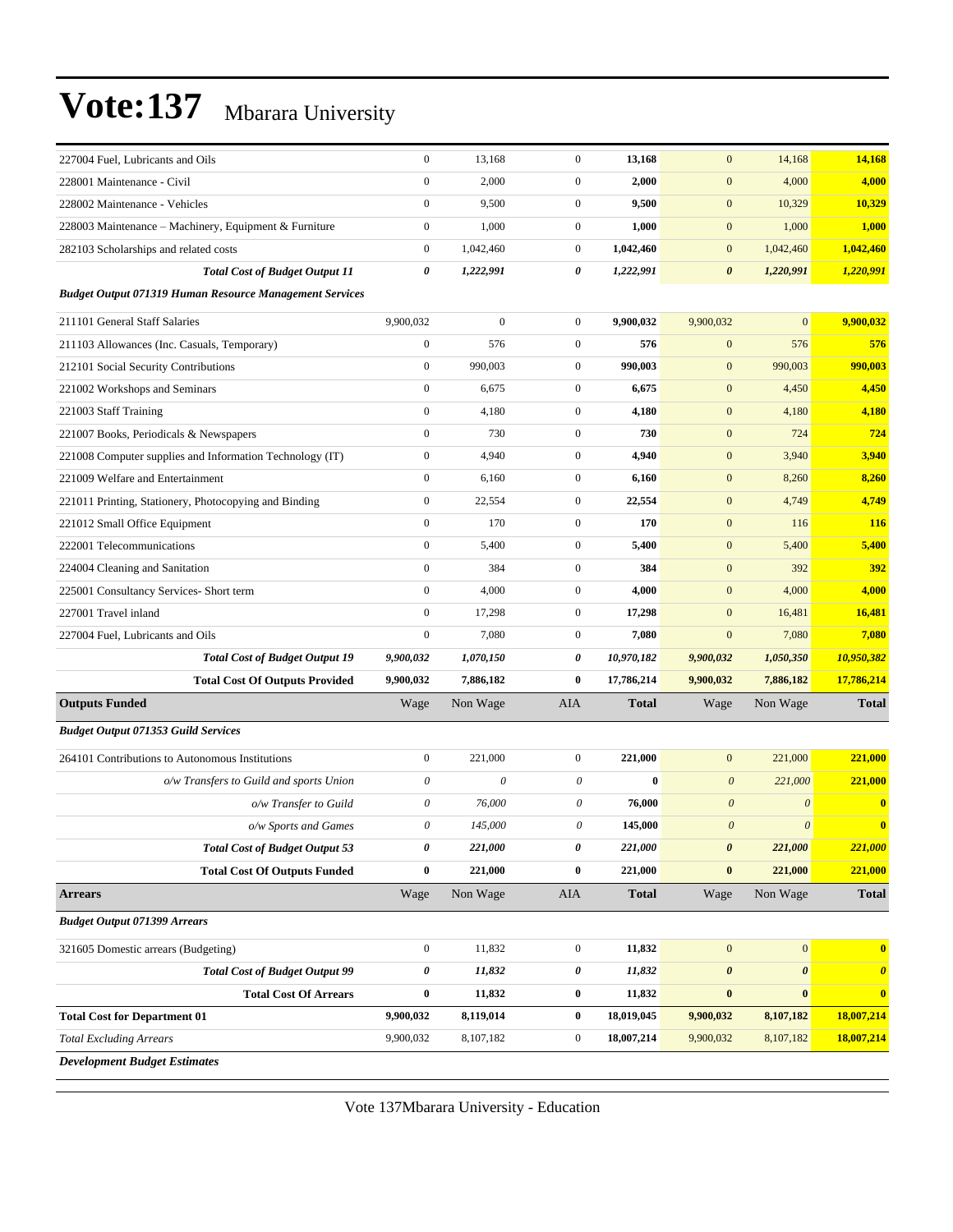| <b>Project 0368 Development</b>                                                            |                               |                         |                  |              |                         |                               |                         |  |
|--------------------------------------------------------------------------------------------|-------------------------------|-------------------------|------------------|--------------|-------------------------|-------------------------------|-------------------------|--|
| Thousand Uganda Shillings                                                                  |                               | 2020/21 Approved Budget |                  |              | 2021/22 Draft Estimates |                               |                         |  |
| <b>Capital Purchases</b>                                                                   |                               | GoU Dev't External Fin  | <b>AIA</b>       | <b>Total</b> |                         | GoU Dev't External Fin        | <b>Total</b>            |  |
| Budget Output 071373 Roads, Streets and Highways                                           |                               |                         |                  |              |                         |                               |                         |  |
| 312103 Roads and Bridges.                                                                  | 50,000                        | $\boldsymbol{0}$        | $\boldsymbol{0}$ | 50,000       | 180,000                 | $\boldsymbol{0}$              | 180,000                 |  |
| <b>Total Cost Of Budget Output 071373</b>                                                  | 50,000                        | 0                       | 0                | 50,000       | 180,000                 | $\boldsymbol{\theta}$         | 180,000                 |  |
| Budget Output 071380 Construction and Rehabilitation of Learning Facilities (Universities) |                               |                         |                  |              |                         |                               |                         |  |
| 281502 Feasibility Studies for Capital Works                                               | 140,000                       | $\boldsymbol{0}$        | $\boldsymbol{0}$ | 140,000      | $\mathbf{0}$            | $\boldsymbol{0}$              | $\overline{\mathbf{0}}$ |  |
| 311101 Land                                                                                | 11,000                        | $\boldsymbol{0}$        | $\boldsymbol{0}$ | 11,000       | $\overline{0}$          | $\mathbf{0}$                  | $\overline{\mathbf{0}}$ |  |
| 312101 Non-Residential Buildings                                                           | 2,565,000                     | $\boldsymbol{0}$        | $\boldsymbol{0}$ | 2,565,000    | 2,651,000               | $\boldsymbol{0}$              | 2,651,000               |  |
| Total Cost Of Budget Output 071380                                                         | 2,716,000                     | 0                       | 0                | 2,716,000    | 2,651,000               | $\boldsymbol{\theta}$         | 2,651,000               |  |
| Budget Output 071382 Construction and Rehabilitation of Accommodation Facilities           |                               |                         |                  |              |                         |                               |                         |  |
| 312102 Residential Buildings                                                               | 260,000                       | $\boldsymbol{0}$        | $\boldsymbol{0}$ | 260,000      | 195,000                 | $\mathbf{0}$                  | 195,000                 |  |
| <b>Total Cost Of Budget Output 071382</b>                                                  | 260,000                       | 0                       | 0                | 260,000      | 195,000                 | $\boldsymbol{\theta}$         | 195,000                 |  |
| <b>Total Cost for Capital Purchases</b>                                                    | 3,026,000                     | $\boldsymbol{0}$        | $\boldsymbol{0}$ | 3,026,000    | 3,026,000               | $\mathbf{0}$                  | 3,026,000               |  |
| <b>Total Cost for Project: 0368</b>                                                        | 3,026,000                     | $\boldsymbol{0}$        | $\boldsymbol{0}$ | 3,026,000    | 3,026,000               | $\mathbf{0}$                  | 3,026,000               |  |
| <b>Total Excluding Arrears</b>                                                             | 3,026,000                     | $\boldsymbol{0}$        | $\boldsymbol{0}$ | 3,026,000    | 3,026,000               | $\mathbf{0}$                  | 3,026,000               |  |
| Project 1650 Retooling of Mbarara University of Science and Technology                     |                               |                         |                  |              |                         |                               |                         |  |
| Thousand Uganda Shillings                                                                  |                               | 2020/21 Approved Budget |                  |              |                         | 2021/22 Draft Estimates       |                         |  |
| <b>Capital Purchases</b>                                                                   | <b>GoU Dev't External Fin</b> |                         | <b>AIA</b>       | <b>Total</b> |                         | <b>GoU Dev't External Fin</b> | <b>Total</b>            |  |
| Budget Output 071376 Purchase of Office and ICT Equipment, including Software              |                               |                         |                  |              |                         |                               |                         |  |
| 312213 ICT Equipment                                                                       | 140,000                       | $\boldsymbol{0}$        | $\boldsymbol{0}$ | 140,000      | 200,000                 | $\boldsymbol{0}$              | 200,000                 |  |
| Total Cost Of Budget Output 071376                                                         | 140,000                       | 0                       | 0                | 140,000      | 200,000                 | $\pmb{\theta}$                | 200,000                 |  |
| Budget Output 071377 Purchase of Specialised Machinery & Equipment                         |                               |                         |                  |              |                         |                               |                         |  |
| 312202 Machinery and Equipment                                                             | 319,769                       | $\boldsymbol{0}$        | $\boldsymbol{0}$ | 319,769      | 319,769                 | $\boldsymbol{0}$              | 319,769                 |  |
| <b>Total Cost Of Budget Output 071377</b>                                                  | 319,769                       | 0                       | 0                | 319,769      | 319,769                 | $\boldsymbol{\theta}$         | 319,769                 |  |
| Budget Output 071378 Purchase of Office and Residential Furniture and Fittings             |                               |                         |                  |              |                         |                               |                         |  |
| 312203 Furniture & Fixtures                                                                | 200,000                       | $\boldsymbol{0}$        | $\boldsymbol{0}$ | 200,000      | 140,000                 | $\boldsymbol{0}$              | 140,000                 |  |
| Total Cost Of Budget Output 071378                                                         | 200,000                       | 0                       | 0                | 200,000      | 140,000                 | 0                             | <b>140,000</b>          |  |
| <b>Total Cost for Capital Purchases</b>                                                    | 659,769                       | $\boldsymbol{0}$        | $\boldsymbol{0}$ | 659,769      | 659,769                 | $\mathbf{0}$                  | 659,769                 |  |
| <b>Total Cost for Project: 1650</b>                                                        | 659,769                       | $\boldsymbol{0}$        | $\boldsymbol{0}$ | 659,769      | 659,769                 | $\mathbf{0}$                  | 659,769                 |  |
| <b>Total Excluding Arrears</b>                                                             | 659,769                       | $\boldsymbol{0}$        | $\boldsymbol{0}$ | 659,769      | 659,769                 | $\mathbf{0}$                  | 659,769                 |  |
|                                                                                            |                               | GoU External Fin        | <b>AIA</b>       | <b>Total</b> | GoU                     | <b>External Fin</b>           | <b>Total</b>            |  |
| <b>Total Cost for Sub-SubProgramme 13</b>                                                  | 21,704,814                    | $\boldsymbol{0}$        | $\bf{0}$         | 21,704,814   | 21,692,983              | $\bf{0}$                      | 21,692,983              |  |
| <b>Total Excluding Arrears</b>                                                             | 21,692,982                    | $\boldsymbol{0}$        | $\boldsymbol{0}$ | 21,692,982   | 21,692,983              | $\mathbf{0}$                  | 21,692,983              |  |

*Sub-SubProgrammme 14 Delivery of Tertiary Education Programme*

*Recurrent Budget Estimates*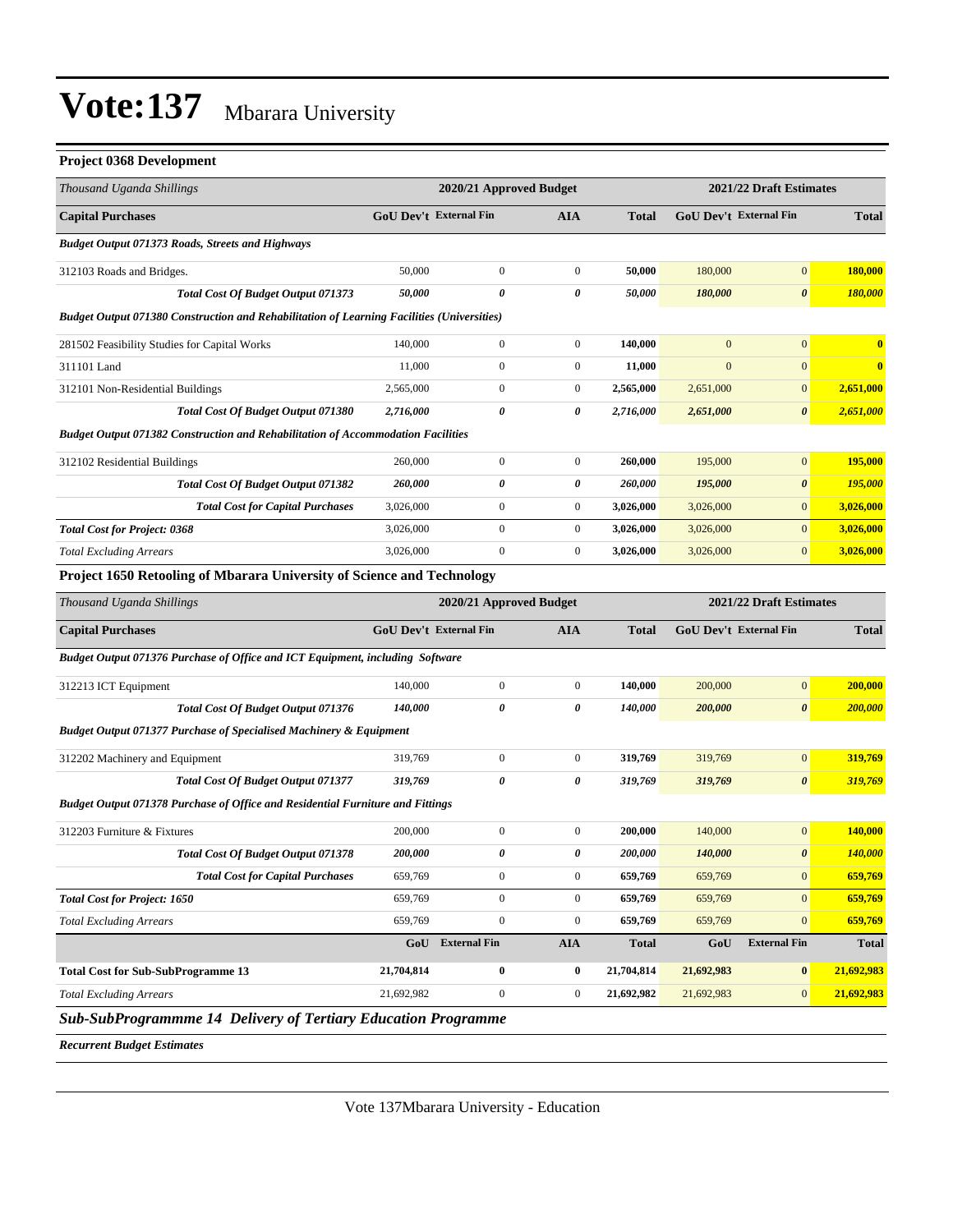#### **Department 03 Faculty of Science**

| Thousand Uganda Shillings                                 |                  | 2020/21 Approved Budget |                  |              | 2021/22 Draft Estimates |                         |               |
|-----------------------------------------------------------|------------------|-------------------------|------------------|--------------|-------------------------|-------------------------|---------------|
| <b>Outputs Provided</b>                                   | Wage             | Non Wage                | AIA              | <b>Total</b> | Wage                    | Non Wage                | <b>Total</b>  |
| <b>Budget Output 071401 Teaching and Training</b>         |                  |                         |                  |              |                         |                         |               |
| 211101 General Staff Salaries                             | 5,484,793        | $\boldsymbol{0}$        | $\boldsymbol{0}$ | 5,484,793    | 5,484,793               | $\mathbf{0}$            | 5,484,793     |
| 211103 Allowances (Inc. Casuals, Temporary)               | $\boldsymbol{0}$ | 36,900                  | $\mathbf{0}$     | 36,900       | $\boldsymbol{0}$        | 41,550                  | 41,550        |
| 212101 Social Security Contributions                      | $\boldsymbol{0}$ | 548,479                 | $\mathbf{0}$     | 548,479      | $\boldsymbol{0}$        | 548,479                 | 548,479       |
| 221002 Workshops and Seminars                             | $\boldsymbol{0}$ | 8,000                   | $\boldsymbol{0}$ | 8,000        | $\boldsymbol{0}$        | 13,000                  | 13,000        |
| 221003 Staff Training                                     | $\boldsymbol{0}$ | 9,000                   | $\boldsymbol{0}$ | 9,000        | $\boldsymbol{0}$        | 3,500                   | 3,500         |
| 221007 Books, Periodicals & Newspapers                    | $\boldsymbol{0}$ | 12,080                  | $\mathbf{0}$     | 12,080       | $\boldsymbol{0}$        | 9,000                   | 9,000         |
| 221008 Computer supplies and Information Technology (IT)  | $\boldsymbol{0}$ | 8,400                   | $\boldsymbol{0}$ | 8,400        | $\boldsymbol{0}$        | 8,400                   | 8,400         |
| 221009 Welfare and Entertainment                          | $\boldsymbol{0}$ | 18,720                  | $\boldsymbol{0}$ | 18,720       | $\boldsymbol{0}$        | 14,020                  | 14,020        |
| 221011 Printing, Stationery, Photocopying and Binding     | $\boldsymbol{0}$ | 18,150                  | $\boldsymbol{0}$ | 18,150       | $\boldsymbol{0}$        | 20,000                  | 20,000        |
| 221012 Small Office Equipment                             | $\boldsymbol{0}$ | 1,180                   | $\boldsymbol{0}$ | 1,180        | $\boldsymbol{0}$        | 1,500                   | 1,500         |
| 222001 Telecommunications                                 | $\boldsymbol{0}$ | 2,520                   | $\mathbf{0}$     | 2,520        | $\boldsymbol{0}$        | 2,520                   | 2,520         |
| 224001 Medical Supplies                                   | $\boldsymbol{0}$ | 30,000                  | $\boldsymbol{0}$ | 30,000       | $\boldsymbol{0}$        | 36,000                  | 36,000        |
| 224004 Cleaning and Sanitation                            | $\boldsymbol{0}$ | 10,000                  | $\boldsymbol{0}$ | 10,000       | $\boldsymbol{0}$        | 10,000                  | 10,000        |
| 227001 Travel inland                                      | $\boldsymbol{0}$ | 10,156                  | $\boldsymbol{0}$ | 10,156       | $\boldsymbol{0}$        | 10,920                  | 10,920        |
| 227002 Travel abroad                                      | $\boldsymbol{0}$ | 27,000                  | $\boldsymbol{0}$ | 27,000       | $\boldsymbol{0}$        | 15,000                  | 15,000        |
| 227004 Fuel, Lubricants and Oils                          | $\boldsymbol{0}$ | 13,200                  | $\boldsymbol{0}$ | 13,200       | $\boldsymbol{0}$        | 14,400                  | 14,400        |
| 228001 Maintenance - Civil                                | $\boldsymbol{0}$ | 4,000                   | $\mathbf{0}$     | 4,000        | $\boldsymbol{0}$        | 6,000                   | 6,000         |
| 228002 Maintenance - Vehicles                             | $\boldsymbol{0}$ | 10,400                  | $\boldsymbol{0}$ | 10,400       | $\boldsymbol{0}$        | 14,455                  | 14,455        |
| 228003 Maintenance - Machinery, Equipment & Furniture     | $\boldsymbol{0}$ | 5,400                   | $\boldsymbol{0}$ | 5,400        | $\boldsymbol{0}$        | 5,900                   | 5,900         |
| 282103 Scholarships and related costs                     | $\boldsymbol{0}$ | 127,801                 | $\boldsymbol{0}$ | 127,801      | $\boldsymbol{0}$        | 102,823                 | 102,823       |
| <b>Total Cost of Budget Output 01</b>                     | 5,484,793        | 901,386                 | 0                | 6,386,179    | 5,484,793               | 877,467                 | 6,362,260     |
| <b>Budget Output 071402 Research and Graduate Studies</b> |                  |                         |                  |              |                         |                         |               |
| 282103 Scholarships and related costs                     | $\boldsymbol{0}$ | 20,400                  | $\mathbf{0}$     | 20,400       | $\boldsymbol{0}$        | 18,000                  | 18,000        |
| <b>Total Cost of Budget Output 02</b>                     | 0                | 20,400                  | 0                | 20,400       | $\boldsymbol{\theta}$   | 18,000                  | <b>18,000</b> |
| <b>Budget Output 071403 Outreach</b>                      |                  |                         |                  |              |                         |                         |               |
| 282103 Scholarships and related costs                     | $\boldsymbol{0}$ | 226,081                 | $\boldsymbol{0}$ | 226,081      | $\boldsymbol{0}$        | 252,400                 | 252,400       |
| <b>Total Cost of Budget Output 03</b>                     | 0                | 226,081                 | 0                | 226,081      | $\boldsymbol{\theta}$   | 252,400                 | 252,400       |
| <b>Total Cost Of Outputs Provided</b>                     | 5,484,793        | 1,147,867               | $\bf{0}$         | 6,632,660    | 5,484,793               | 1,147,867               | 6,632,660     |
| <b>Total Cost for Department 03</b>                       | 5,484,793        | 1,147,867               | $\bf{0}$         | 6,632,660    | 5,484,793               | 1,147,867               | 6,632,660     |
| <b>Total Excluding Arrears</b>                            | 5,484,793        | 1,147,867               | $\boldsymbol{0}$ | 6,632,660    | 5,484,793               | 1,147,867               | 6,632,660     |
| <b>Department 04 Faculty of Medicine</b>                  |                  |                         |                  |              |                         |                         |               |
| Thousand Uganda Shillings                                 |                  | 2020/21 Approved Budget |                  |              |                         | 2021/22 Draft Estimates |               |
| <b>Outputs Provided</b>                                   | Wage             | Non Wage                | AIA              | <b>Total</b> | Wage                    | Non Wage                | <b>Total</b>  |
| <b>Budget Output 071401 Teaching and Training</b>         |                  |                         |                  |              |                         |                         |               |
| 211101 General Staff Salaries                             | 15,030,924       | $\boldsymbol{0}$        | $\mathbf{0}$     | 15,030,924   | 15,030,925              | $\mathbf{0}$            | 15,030,925    |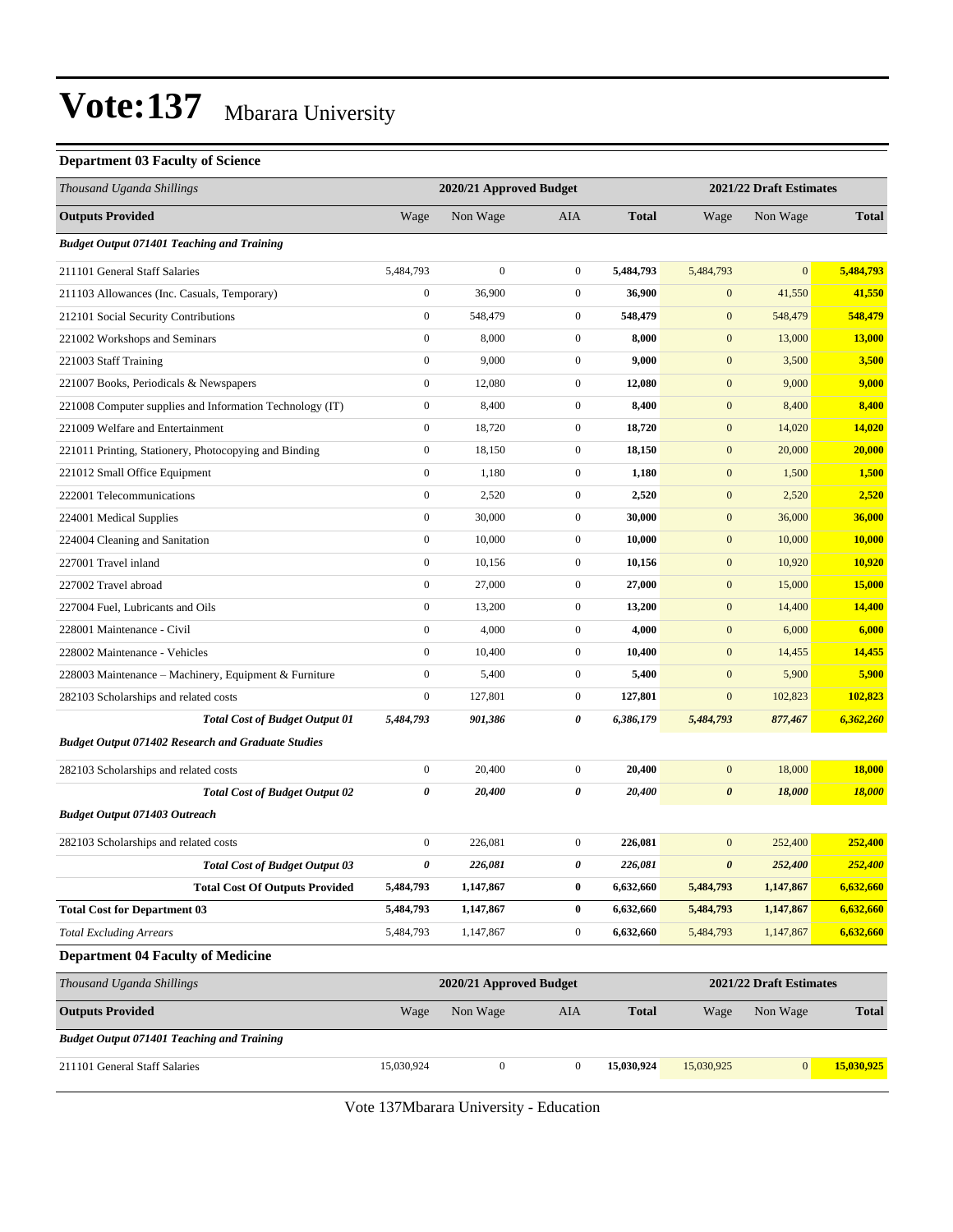| 211103 Allowances (Inc. Casuals, Temporary)               | $\boldsymbol{0}$ | 173,000                 | $\boldsymbol{0}$ | 173,000      | $\mathbf{0}$          | 173,000                 | 173,000      |
|-----------------------------------------------------------|------------------|-------------------------|------------------|--------------|-----------------------|-------------------------|--------------|
| 212101 Social Security Contributions                      | $\boldsymbol{0}$ | 1,503,092               | $\boldsymbol{0}$ | 1,503,092    | $\boldsymbol{0}$      | 1,503,092               | 1,503,092    |
| 213002 Incapacity, death benefits and funeral expenses    | $\boldsymbol{0}$ | $\boldsymbol{0}$        | $\boldsymbol{0}$ | $\bf{0}$     | $\boldsymbol{0}$      | 4,000                   | 4,000        |
| 221001 Advertising and Public Relations                   | $\boldsymbol{0}$ | $\overline{0}$          | $\boldsymbol{0}$ | $\bf{0}$     | $\boldsymbol{0}$      | 2,000                   | 2,000        |
| 221002 Workshops and Seminars                             | $\boldsymbol{0}$ | 25,000                  | $\boldsymbol{0}$ | 25,000       | $\boldsymbol{0}$      | 22,000                  | 22,000       |
| 221003 Staff Training                                     | $\boldsymbol{0}$ | 5,000                   | $\boldsymbol{0}$ | 5,000        | $\boldsymbol{0}$      | 4,000                   | 4,000        |
| 221005 Hire of Venue (chairs, projector, etc)             | $\boldsymbol{0}$ | 1,500                   | $\mathbf{0}$     | 1,500        | $\boldsymbol{0}$      | 1,500                   | 1,500        |
| 221007 Books, Periodicals & Newspapers                    | $\boldsymbol{0}$ | 18,000                  | $\boldsymbol{0}$ | 18,000       | $\boldsymbol{0}$      | 16,000                  | 16,000       |
| 221008 Computer supplies and Information Technology (IT)  | $\boldsymbol{0}$ | 30,500                  | $\boldsymbol{0}$ | 30,500       | $\boldsymbol{0}$      | 30,500                  | 30,500       |
| 221009 Welfare and Entertainment                          | $\boldsymbol{0}$ | 28,000                  | $\mathbf{0}$     | 28,000       | $\boldsymbol{0}$      | 21,039                  | 21,039       |
| 221011 Printing, Stationery, Photocopying and Binding     | $\boldsymbol{0}$ | 33,578                  | $\mathbf{0}$     | 33,578       | $\boldsymbol{0}$      | 33,578                  | 33,578       |
| 221012 Small Office Equipment                             | $\boldsymbol{0}$ | 3,000                   | $\mathbf{0}$     | 3,000        | $\boldsymbol{0}$      | 3,000                   | 3,000        |
| 222001 Telecommunications                                 | $\boldsymbol{0}$ | 7,400                   | $\boldsymbol{0}$ | 7,400        | $\boldsymbol{0}$      | 7,400                   | 7,400        |
| 222003 Information and communications technology (ICT)    | $\boldsymbol{0}$ | 6,000                   | $\boldsymbol{0}$ | 6,000        | $\boldsymbol{0}$      | 11,600                  | 11,600       |
| 224001 Medical Supplies                                   | $\boldsymbol{0}$ | 208,000                 | $\mathbf{0}$     | 208,000      | $\boldsymbol{0}$      | 208,000                 | 208,000      |
| 224004 Cleaning and Sanitation                            | $\boldsymbol{0}$ | 8,000                   | $\boldsymbol{0}$ | 8,000        | $\boldsymbol{0}$      | 12,000                  | 12,000       |
| 227001 Travel inland                                      | $\boldsymbol{0}$ | 24,645                  | $\mathbf{0}$     | 24,645       | $\boldsymbol{0}$      | 20,252                  | 20,252       |
| 227002 Travel abroad                                      | $\boldsymbol{0}$ | 72,200                  | $\boldsymbol{0}$ | 72,200       | $\boldsymbol{0}$      | 72,200                  | 72,200       |
| 227004 Fuel, Lubricants and Oils                          | $\boldsymbol{0}$ | 32,800                  | $\boldsymbol{0}$ | 32,800       | $\boldsymbol{0}$      | 24,960                  | 24,960       |
| 228001 Maintenance - Civil                                | $\boldsymbol{0}$ | 5,000                   | $\mathbf{0}$     | 5,000        | $\boldsymbol{0}$      | 14,000                  | 14,000       |
| 228002 Maintenance - Vehicles                             | $\boldsymbol{0}$ | 45,053                  | $\mathbf{0}$     | 45,053       | $\mathbf{0}$          | 32,000                  | 32,000       |
| 228003 Maintenance – Machinery, Equipment & Furniture     | $\boldsymbol{0}$ | 13,500                  | $\mathbf{0}$     | 13,500       | $\boldsymbol{0}$      | 13,500                  | 13,500       |
| 282103 Scholarships and related costs                     | $\boldsymbol{0}$ | 175,200                 | $\mathbf{0}$     | 175,200      | $\mathbf{0}$          | 183,848                 | 183,848      |
| <b>Total Cost of Budget Output 01</b>                     | 15,030,924       | 2,418,468               | 0                | 17,449,392   | 15,030,925            | 2,413,468               | 17,444,393   |
| <b>Budget Output 071402 Research and Graduate Studies</b> |                  |                         |                  |              |                       |                         |              |
| 282103 Scholarships and related costs                     | $\boldsymbol{0}$ | 56,750                  | $\boldsymbol{0}$ | 56,750       | $\boldsymbol{0}$      | 61,750                  | 61,750       |
| <b>Total Cost of Budget Output 02</b>                     | 0                | 56,750                  | 0                | 56,750       | $\boldsymbol{\theta}$ | 61,750                  | 61,750       |
| <b>Budget Output 071403 Outreach</b>                      |                  |                         |                  |              |                       |                         |              |
| 282103 Scholarships and related costs                     | $\boldsymbol{0}$ | 290,000                 | $\mathbf{0}$     | 290,000      | $\mathbf{0}$          | 290,000                 | 290,000      |
| <b>Total Cost of Budget Output 03</b>                     | 0                | 290,000                 | 0                | 290,000      | $\boldsymbol{\theta}$ | 290,000                 | 290,000      |
| <b>Total Cost Of Outputs Provided</b>                     | 15,030,924       | 2,765,218               | 0                | 17,796,142   | 15,030,925            | 2,765,218               | 17,796,143   |
| <b>Total Cost for Department 04</b>                       | 15,030,924       | 2,765,218               | $\bf{0}$         | 17,796,142   | 15,030,925            | 2,765,218               | 17,796,143   |
| <b>Total Excluding Arrears</b>                            | 15,030,924       | 2,765,218               | $\boldsymbol{0}$ | 17,796,142   | 15,030,925            | 2,765,218               | 17,796,143   |
| <b>Department 06 Faculty of Applied Sciences</b>          |                  |                         |                  |              |                       |                         |              |
| Thousand Uganda Shillings                                 |                  | 2020/21 Approved Budget |                  |              |                       | 2021/22 Draft Estimates |              |
| <b>Outputs Provided</b>                                   | Wage             | Non Wage                | AIA              | <b>Total</b> | Wage                  | Non Wage                | <b>Total</b> |
| <b>Budget Output 071401 Teaching and Training</b>         |                  |                         |                  |              |                       |                         |              |
| 211101 General Staff Salaries                             | 707,015          | $\boldsymbol{0}$        | $\boldsymbol{0}$ | 707,015      | 707,015               | $\vert 0 \vert$         | 707,015      |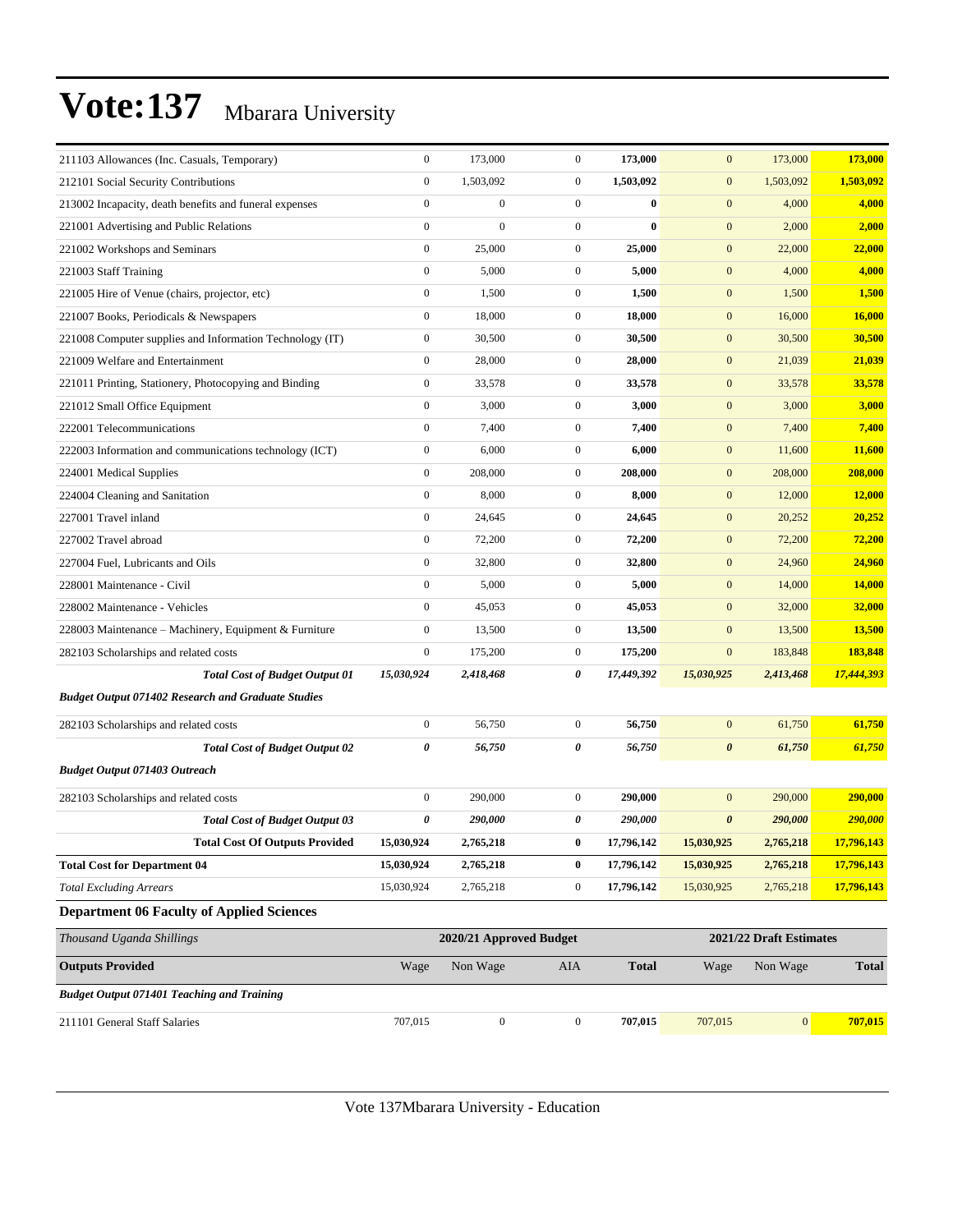| 211103 Allowances (Inc. Casuals, Temporary)               | $\boldsymbol{0}$      | 66,816                  | $\boldsymbol{0}$ | 66,816       | $\mathbf{0}$          | 44,710                  | 44,710       |
|-----------------------------------------------------------|-----------------------|-------------------------|------------------|--------------|-----------------------|-------------------------|--------------|
| 212101 Social Security Contributions                      | $\boldsymbol{0}$      | 70,701                  | $\boldsymbol{0}$ | 70,701       | $\mathbf{0}$          | 70,701                  | 70,701       |
| 221001 Advertising and Public Relations                   | $\boldsymbol{0}$      | 20,000                  | $\boldsymbol{0}$ | 20,000       | $\mathbf{0}$          | 13,162                  | 13,162       |
| 221002 Workshops and Seminars                             | $\boldsymbol{0}$      | 16,000                  | $\boldsymbol{0}$ | 16,000       | $\boldsymbol{0}$      | 8,000                   | 8,000        |
| 221003 Staff Training                                     | $\boldsymbol{0}$      | 18,000                  | $\mathbf{0}$     | 18,000       | $\mathbf{0}$          | 7,500                   | 7,500        |
| 221007 Books, Periodicals & Newspapers                    | $\boldsymbol{0}$      | 28,089                  | $\boldsymbol{0}$ | 28,089       | $\mathbf{0}$          | 15,089                  | 15,089       |
| 221008 Computer supplies and Information Technology (IT)  | $\boldsymbol{0}$      | 8,000                   | $\boldsymbol{0}$ | 8,000        | $\mathbf{0}$          | 6,900                   | 6,900        |
| 221009 Welfare and Entertainment                          | $\mathbf{0}$          | 10,000                  | $\boldsymbol{0}$ | 10,000       | $\mathbf{0}$          | 15,900                  | 15,900       |
| 221011 Printing, Stationery, Photocopying and Binding     | $\boldsymbol{0}$      | 8,667                   | $\boldsymbol{0}$ | 8,667        | $\boldsymbol{0}$      | 9,500                   | 9,500        |
| 222001 Telecommunications                                 | $\boldsymbol{0}$      | 6,000                   | $\boldsymbol{0}$ | 6,000        | $\mathbf{0}$          | 6,000                   | 6,000        |
| 224001 Medical Supplies                                   | $\boldsymbol{0}$      | 20,000                  | $\boldsymbol{0}$ | 20,000       | $\mathbf{0}$          | 60,786                  | 60,786       |
| 224004 Cleaning and Sanitation                            | $\boldsymbol{0}$      | 3,795                   | $\boldsymbol{0}$ | 3,795        | $\mathbf{0}$          | 8,000                   | 8,000        |
| 227001 Travel inland                                      | $\mathbf{0}$          | 14,136                  | $\boldsymbol{0}$ | 14,136       | $\mathbf{0}$          | 8,710                   | 8,710        |
| 227002 Travel abroad                                      | $\boldsymbol{0}$      | 16,200                  | $\boldsymbol{0}$ | 16,200       | $\boldsymbol{0}$      | 6,000                   | 6,000        |
| 227004 Fuel, Lubricants and Oils                          | $\boldsymbol{0}$      | 9,954                   | $\boldsymbol{0}$ | 9,954        | $\mathbf{0}$          | 11,400                  | 11,400       |
| 228001 Maintenance - Civil                                | $\boldsymbol{0}$      | 3,000                   | $\boldsymbol{0}$ | 3,000        | $\mathbf{0}$          | 6,000                   | 6,000        |
| 228002 Maintenance - Vehicles                             | $\boldsymbol{0}$      | 1,050                   | $\boldsymbol{0}$ | 1,050        | $\mathbf{0}$          | 1,350                   | 1,350        |
| 228003 Maintenance - Machinery, Equipment & Furniture     | $\mathbf{0}$          | 2,000                   | $\mathbf{0}$     | 2,000        | $\mathbf{0}$          | 6,000                   | 6,000        |
| 282103 Scholarships and related costs                     | $\boldsymbol{0}$      | 12,000                  | $\mathbf{0}$     | 12,000       | $\boldsymbol{0}$      | 37,555                  | 37,555       |
| <b>Total Cost of Budget Output 01</b>                     | 707,015               | 334,408                 | 0                | 1,041,423    | 707,015               | 343,263                 | 1,050,278    |
| <b>Budget Output 071402 Research and Graduate Studies</b> |                       |                         |                  |              |                       |                         |              |
| 282103 Scholarships and related costs                     | $\boldsymbol{0}$      | 14,000                  | $\mathbf{0}$     | 14,000       | $\mathbf{0}$          | 17,000                  | 17,000       |
| <b>Total Cost of Budget Output 02</b>                     | $\boldsymbol{\theta}$ | 14,000                  | 0                | 14,000       | $\boldsymbol{\theta}$ | 17,000                  | 17,000       |
| <b>Budget Output 071403 Outreach</b>                      |                       |                         |                  |              |                       |                         |              |
| 282103 Scholarships and related costs                     | $\boldsymbol{0}$      | 88,000                  | $\boldsymbol{0}$ | 88,000       | $\mathbf{0}$          | 76,145                  | 76,145       |
| <b>Total Cost of Budget Output 03</b>                     | $\pmb{\theta}$        | 88,000                  | 0                | 88,000       | $\pmb{\theta}$        | 76,145                  | 76,145       |
| <b>Total Cost Of Outputs Provided</b>                     | 707,015               | 436,408                 | 0                | 1,143,423    | 707,015               | 436,408                 | 1,143,423    |
| <b>Total Cost for Department 06</b>                       | 707,015               | 436,408                 | 0                | 1,143,423    | 707,015               | 436,408                 | 1,143,423    |
| <b>Total Excluding Arrears</b>                            | 707,015               | 436,408                 | $\boldsymbol{0}$ | 1,143,423    | 707,015               | 436,408                 | 1,143,423    |
| Department 07 Faculty of Computing and Informatics        |                       |                         |                  |              |                       |                         |              |
| Thousand Uganda Shillings                                 |                       | 2020/21 Approved Budget |                  |              |                       | 2021/22 Draft Estimates |              |
| <b>Outputs Provided</b>                                   | Wage                  | Non Wage                | AIA              | <b>Total</b> | Wage                  | Non Wage                | <b>Total</b> |
| <b>Budget Output 071401 Teaching and Training</b>         |                       |                         |                  |              |                       |                         |              |
| 211101 General Staff Salaries                             | 3,642,490             | $\mathbf{0}$            | $\mathbf{0}$     | 3,642,490    | 3,642,490             | $\vert 0 \vert$         | 3,642,490    |
| 211103 Allowances (Inc. Casuals, Temporary)               | $\boldsymbol{0}$      | 85,600                  | $\boldsymbol{0}$ | 85,600       | $\boldsymbol{0}$      | 107,280                 | 107,280      |
| 212101 Social Security Contributions                      | $\boldsymbol{0}$      | 364,249                 | $\boldsymbol{0}$ | 364,249      | $\boldsymbol{0}$      | 364,249                 | 364,249      |
| 221001 Advertising and Public Relations                   | $\boldsymbol{0}$      | 5,000                   | $\boldsymbol{0}$ | 5,000        | $\mathbf{0}$          | 5,000                   | 5,000        |
| 221002 Workshops and Seminars                             | $\boldsymbol{0}$      | 15,000                  | $\overline{0}$   | 15,000       | $\boldsymbol{0}$      | 11,400                  | 11,400       |
|                                                           |                       |                         |                  |              |                       |                         |              |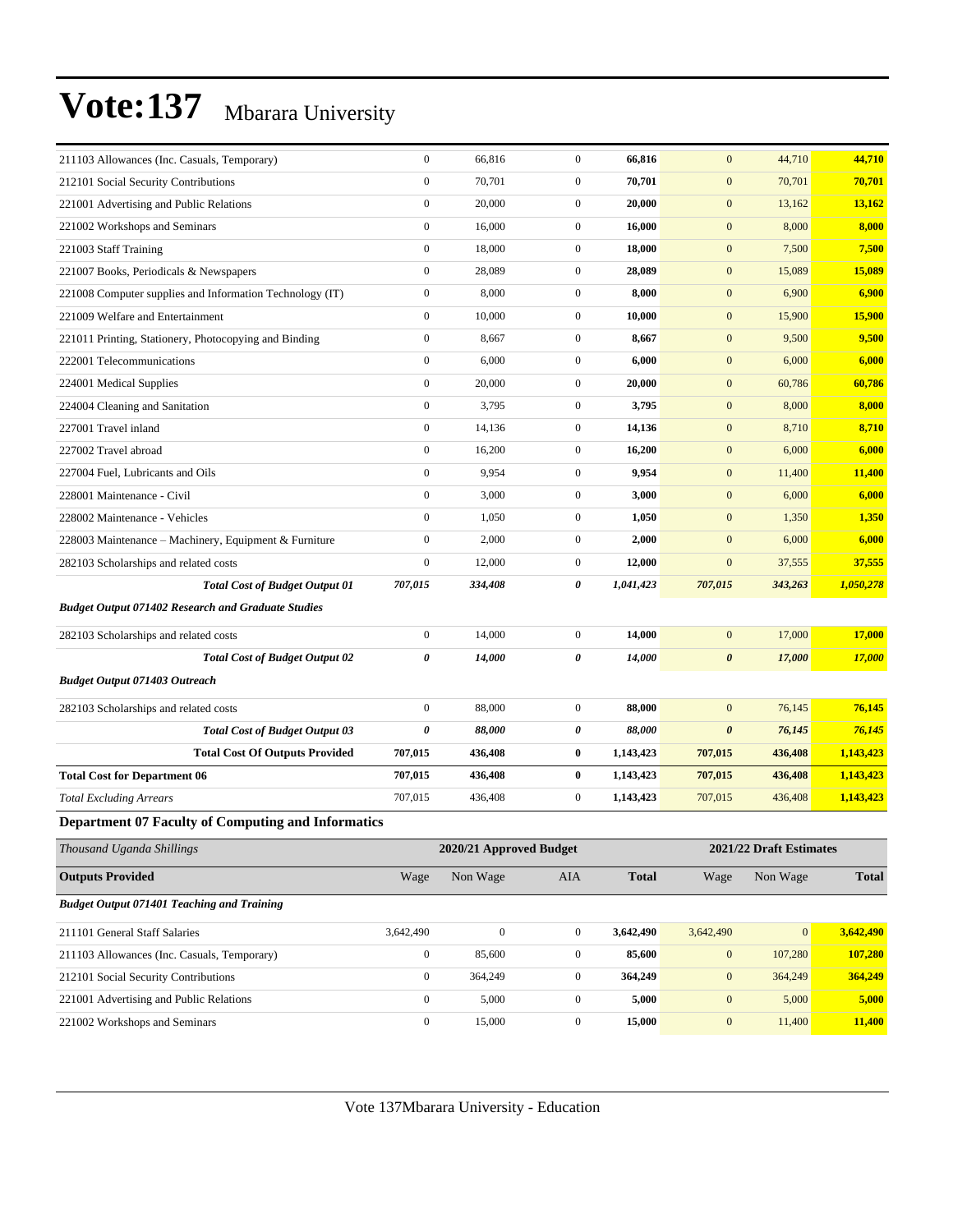| 221003 Staff Training                                            | $\mathbf{0}$          | 1,000                   | $\overline{0}$ | 1,000        | $\mathbf{0}$            | 1,000    | 1,000        |
|------------------------------------------------------------------|-----------------------|-------------------------|----------------|--------------|-------------------------|----------|--------------|
| 221005 Hire of Venue (chairs, projector, etc)                    | $\mathbf{0}$          | 100                     | $\overline{0}$ | 100          | $\mathbf{0}$            | 100      | <b>100</b>   |
| 221007 Books, Periodicals & Newspapers                           | $\boldsymbol{0}$      | 10,000                  | $\overline{0}$ | 10,000       | $\mathbf{0}$            | 10,000   | 10,000       |
| 221008 Computer supplies and Information Technology (IT)         | $\mathbf{0}$          | 6,400                   | $\overline{0}$ | 6,400        | $\mathbf{0}$            | 6,600    | 6,600        |
| 221009 Welfare and Entertainment                                 | $\mathbf{0}$          | 10,000                  | $\overline{0}$ | 10,000       | $\mathbf{0}$            | 10,000   | 10,000       |
| 221011 Printing, Stationery, Photocopying and Binding            | $\mathbf{0}$          | 12,161                  | $\overline{0}$ | 12,161       | $\mathbf{0}$            | 10,770   | 10,770       |
| 221012 Small Office Equipment                                    | $\mathbf{0}$          | 300                     | $\overline{0}$ | 300          | $\mathbf{0}$            | 300      | 300          |
| 222001 Telecommunications                                        | $\mathbf{0}$          | 3,000                   | $\overline{0}$ | 3,000        | $\mathbf{0}$            | 3,000    | 3,000        |
| 222003 Information and communications technology (ICT)           | $\mathbf{0}$          | 3,200                   | $\overline{0}$ | 3,200        | $\mathbf{0}$            | 3,200    | 3,200        |
| 224004 Cleaning and Sanitation                                   | $\boldsymbol{0}$      | 4,636                   | $\overline{0}$ | 4,636        | $\mathbf{0}$            | 4,604    | 4,604        |
| 227001 Travel inland                                             | $\mathbf{0}$          | 6,357                   | $\overline{0}$ | 6,357        | $\mathbf{0}$            | 10,310   | 10,310       |
| 227002 Travel abroad                                             | $\boldsymbol{0}$      | $\boldsymbol{0}$        | $\overline{0}$ | $\bf{0}$     | $\mathbf{0}$            | 2,800    | 2,800        |
| 227004 Fuel, Lubricants and Oils                                 | $\mathbf{0}$          | 9,520                   | $\overline{0}$ | 9,520        | $\mathbf{0}$            | 10,000   | 10,000       |
| 228002 Maintenance - Vehicles                                    | $\Omega$              | 7,780                   | $\overline{0}$ | 7,780        | $\overline{0}$          | 9,780    | 9,780        |
| 228003 Maintenance - Machinery, Equipment & Furniture            | $\boldsymbol{0}$      | 3,500                   | $\overline{0}$ | 3,500        | $\mathbf{0}$            | 3,500    | 3,500        |
| 282103 Scholarships and related costs                            | $\mathbf{0}$          | 57,304                  | $\overline{0}$ | 57,304       | $\mathbf{0}$            | 19,680   | 19,680       |
| <b>Total Cost of Budget Output 01</b>                            | 3,642,490             | 605,107                 | 0              | 4,247,598    | 3,642,490               | 593,573  | 4,236,063    |
| <b>Budget Output 071402 Research and Graduate Studies</b>        |                       |                         |                |              |                         |          |              |
| 282103 Scholarships and related costs                            | $\mathbf{0}$          | 10,800                  | $\overline{0}$ | 10,800       | $\overline{0}$          | 11,200   | 11,200       |
| <b>Total Cost of Budget Output 02</b>                            | $\boldsymbol{\theta}$ | 10,800                  | 0              | 10,800       | $\boldsymbol{\theta}$   | 11,200   | 11,200       |
| <b>Budget Output 071403 Outreach</b>                             |                       |                         |                |              |                         |          |              |
| 282103 Scholarships and related costs                            | $\mathbf{0}$          | 55,288                  | $\overline{0}$ | 55,288       | $\mathbf{0}$            | 66,423   | 66,423       |
| <b>Total Cost of Budget Output 03</b>                            | $\boldsymbol{\theta}$ | 55,288                  | 0              | 55,288       | $\boldsymbol{\theta}$   | 66,423   | 66,423       |
| <b>Total Cost Of Outputs Provided</b>                            | 3,642,490             | 671,195                 | $\bf{0}$       | 4,313,686    | 3,642,490               | 671,196  | 4,313,686    |
| <b>Total Cost for Department 07</b>                              | 3,642,490             | 671,195                 | $\bf{0}$       | 4,313,686    | 3,642,490               | 671,196  | 4,313,686    |
| <b>Total Excluding Arrears</b>                                   | 3,642,490             | 671,195                 | $\overline{0}$ | 4,313,686    | 3,642,490               | 671,196  | 4,313,686    |
| <b>Department 08 Faculty of Business and management Sciences</b> |                       |                         |                |              |                         |          |              |
| Thousand Uganda Shillings                                        |                       | 2020/21 Approved Budget |                |              | 2021/22 Draft Estimates |          |              |
| <b>Outputs Provided</b>                                          | Wage                  | Non Wage                | <b>AIA</b>     | <b>Total</b> | Wage                    | Non Wage | <b>Total</b> |

*Budget Output 071401 Teaching and Training*

| Dawger Output 07 I 101 Teaching and Training             |              |              |              |           |              |                 |           |
|----------------------------------------------------------|--------------|--------------|--------------|-----------|--------------|-----------------|-----------|
| 211101 General Staff Salaries                            | 2.034.551    | $\mathbf{0}$ | $\mathbf{0}$ | 2.034.551 | 2.034.551    | $\vert 0 \vert$ | 2.034.551 |
| 211103 Allowances (Inc. Casuals, Temporary)              | $\mathbf{0}$ | 123,650      | $\mathbf{0}$ | 123,650   | $\mathbf{0}$ | 159,700         | 159,700   |
| 212101 Social Security Contributions                     | $\mathbf{0}$ | 203,455      | $\mathbf{0}$ | 203,455   | $\mathbf{0}$ | 203,455         | 203,455   |
| 213002 Incapacity, death benefits and funeral expenses   | $\Omega$     | 1,000        | $\Omega$     | 1,000     | $\mathbf{0}$ | 1,000           | 1,000     |
| 221001 Advertising and Public Relations                  | $\Omega$     | 600          | $\Omega$     | 600       | $\mathbf{0}$ | 4,600           | 4,600     |
| 221002 Workshops and Seminars                            | $\mathbf{0}$ | 10.524       | $\Omega$     | 10,524    | $\mathbf{0}$ | 10.522          | 10,522    |
| 221007 Books, Periodicals & Newspapers                   | $\Omega$     | 9,980        | $\Omega$     | 9,980     | $\mathbf{0}$ | 9,980           | 9,980     |
| 221008 Computer supplies and Information Technology (IT) | $\mathbf{0}$ | 3,000        | $\mathbf{0}$ | 3,000     | $\mathbf{0}$ | 9,200           | 9,200     |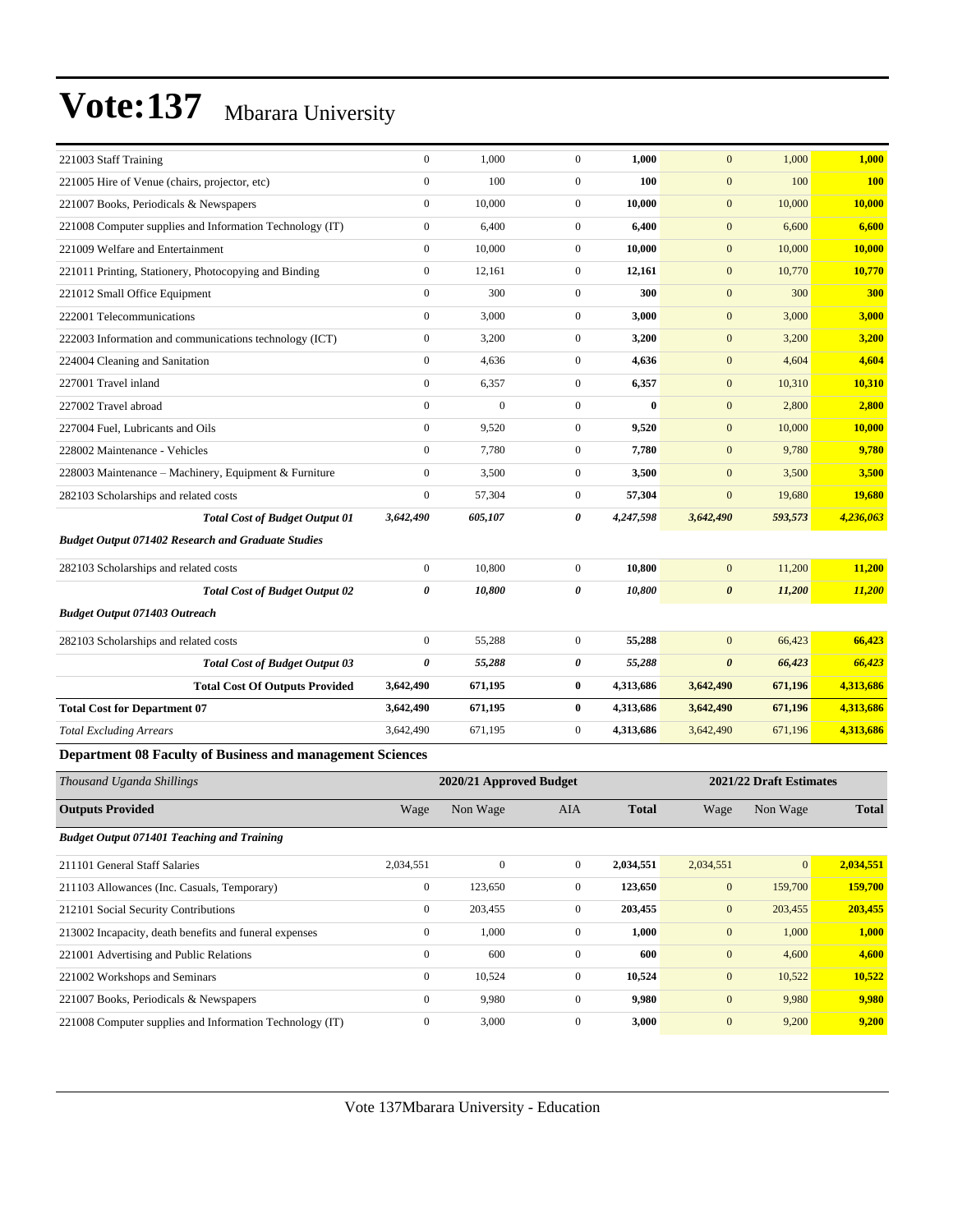| 221009 Welfare and Entertainment                          | $\boldsymbol{0}$        | 8,860            | $\mathbf{0}$     | 8,860        | $\mathbf{0}$          | 8,860                   | 8,860         |  |  |
|-----------------------------------------------------------|-------------------------|------------------|------------------|--------------|-----------------------|-------------------------|---------------|--|--|
| 221011 Printing, Stationery, Photocopying and Binding     | $\boldsymbol{0}$        | 11,798           | $\boldsymbol{0}$ | 11,798       | $\mathbf{0}$          | 15,000                  | 15,000        |  |  |
| 221012 Small Office Equipment                             | $\boldsymbol{0}$        | 4,300            | $\mathbf{0}$     | 4,300        | $\mathbf{0}$          | 300                     | 300           |  |  |
| 222001 Telecommunications                                 | $\mathbf{0}$            | 3,360            | $\boldsymbol{0}$ | 3,360        | $\mathbf{0}$          | 3,360                   | 3,360         |  |  |
| 224004 Cleaning and Sanitation                            | $\mathbf{0}$            | 3,000            | $\boldsymbol{0}$ | 3,000        | $\mathbf{0}$          | 3,000                   | 3,000         |  |  |
| 227001 Travel inland                                      | $\boldsymbol{0}$        | 16,120           | $\boldsymbol{0}$ | 16,120       | $\mathbf{0}$          | 16,120                  | 16,120        |  |  |
| 227002 Travel abroad                                      | $\boldsymbol{0}$        | 11,693           | $\mathbf{0}$     | 11,693       | $\mathbf{0}$          | 11,693                  | 11,693        |  |  |
| 227004 Fuel, Lubricants and Oils                          | $\boldsymbol{0}$        | 10,400           | $\mathbf{0}$     | 10,400       | $\mathbf{0}$          | 10,400                  | 10,400        |  |  |
| 228001 Maintenance - Civil                                | $\mathbf{0}$            | 1,851            | $\boldsymbol{0}$ | 1,851        | $\mathbf{0}$          | 1,851                   | 1,851         |  |  |
| 228002 Maintenance - Vehicles                             | $\boldsymbol{0}$        | 2,550            | $\mathbf{0}$     | 2,550        | $\mathbf{0}$          | 2,550                   | 2,550         |  |  |
| 228003 Maintenance – Machinery, Equipment & Furniture     | $\boldsymbol{0}$        | 1,600            | $\boldsymbol{0}$ | 1,600        | $\mathbf{0}$          | 1,600                   | 1,600         |  |  |
| 282103 Scholarships and related costs                     | $\boldsymbol{0}$        | 87,360           | $\boldsymbol{0}$ | 87,360       | $\mathbf{0}$          | 70,000                  | 70,000        |  |  |
| <b>Total Cost of Budget Output 01</b>                     | 2,034,551               | 515,101          | 0                | 2,549,652    | 2,034,551             | 543,191                 | 2,577,742     |  |  |
| <b>Budget Output 071402 Research and Graduate Studies</b> |                         |                  |                  |              |                       |                         |               |  |  |
| 282103 Scholarships and related costs                     | $\boldsymbol{0}$        | 49,100           | $\boldsymbol{0}$ | 49,100       | $\mathbf{0}$          | 49,100                  | 49,100        |  |  |
| <b>Total Cost of Budget Output 02</b>                     | 0                       | 49,100           | 0                | 49,100       | $\boldsymbol{\theta}$ | 49,100                  | 49,100        |  |  |
| <b>Budget Output 071403 Outreach</b>                      |                         |                  |                  |              |                       |                         |               |  |  |
| 282103 Scholarships and related costs                     | $\boldsymbol{0}$        | 88,000           | $\boldsymbol{0}$ | 88,000       | $\mathbf{0}$          | 59,910                  | 59,910        |  |  |
| <b>Total Cost of Budget Output 03</b>                     | $\pmb{\theta}$          | 88,000           | 0                | 88,000       | $\boldsymbol{\theta}$ | 59,910                  | 59,910        |  |  |
| <b>Total Cost Of Outputs Provided</b>                     | 2,034,551               | 652,201          | 0                | 2,686,752    | 2,034,551             | 652,201                 | 2,686,752     |  |  |
| <b>Total Cost for Department 08</b>                       | 2,034,551               | 652,201          | 0                | 2,686,752    | 2,034,551             | 652,201                 | 2,686,752     |  |  |
| <b>Total Excluding Arrears</b>                            | 2,034,551               | 652,201          | $\mathbf{0}$     | 2,686,752    | 2,034,551             | 652,201                 | 2,686,752     |  |  |
| <b>Department 09 Faculty of Interdisciplinary Studies</b> |                         |                  |                  |              |                       |                         |               |  |  |
| Thousand Uganda Shillings                                 | 2020/21 Approved Budget |                  |                  |              |                       |                         |               |  |  |
|                                                           |                         |                  |                  |              |                       | 2021/22 Draft Estimates |               |  |  |
| <b>Outputs Provided</b>                                   | Wage                    | Non Wage         | AIA              | <b>Total</b> | Wage                  | Non Wage                | <b>Total</b>  |  |  |
| <b>Budget Output 071401 Teaching and Training</b>         |                         |                  |                  |              |                       |                         |               |  |  |
| 211101 General Staff Salaries                             | 2,352,304               | $\boldsymbol{0}$ | 0                | 2,352,304    | 2,352,304             | $\boldsymbol{0}$        | 2,352,304     |  |  |
| 211103 Allowances (Inc. Casuals, Temporary)               | $\boldsymbol{0}$        | 39,000           | $\mathbf{0}$     | 39,000       | $\mathbf{0}$          | 50,000                  | 50,000        |  |  |
| 212101 Social Security Contributions                      | $\boldsymbol{0}$        | 235,230          | $\boldsymbol{0}$ | 235,230      | $\mathbf{0}$          | 235,230                 | 235,230       |  |  |
| 221001 Advertising and Public Relations                   | $\boldsymbol{0}$        | 2,100            | $\boldsymbol{0}$ | 2,100        | $\mathbf{0}$          | 4,500                   | 4,500         |  |  |
| 221002 Workshops and Seminars                             | $\boldsymbol{0}$        | 4,000            | $\boldsymbol{0}$ | 4,000        | $\mathbf{0}$          | 4,000                   | 4,000         |  |  |
| 221003 Staff Training                                     | $\boldsymbol{0}$        | 700              | $\boldsymbol{0}$ | 700          | $\boldsymbol{0}$      | 916                     | 916           |  |  |
| 221007 Books, Periodicals & Newspapers                    | $\boldsymbol{0}$        | 9,000            | $\boldsymbol{0}$ | 9,000        | $\boldsymbol{0}$      | 9,000                   | 9,000         |  |  |
| 221008 Computer supplies and Information Technology (IT)  | $\boldsymbol{0}$        | 6,000            | $\boldsymbol{0}$ | 6,000        | $\mathbf{0}$          | 6,750                   | 6,750         |  |  |
| 221009 Welfare and Entertainment                          | $\boldsymbol{0}$        | 6,000            | $\boldsymbol{0}$ | 6,000        | $\boldsymbol{0}$      | 6,408                   | 6,408         |  |  |
| 221011 Printing, Stationery, Photocopying and Binding     | $\boldsymbol{0}$        | 7,714            | $\boldsymbol{0}$ | 7,714        | $\mathbf{0}$          | 10,000                  | <b>10,000</b> |  |  |
| 221012 Small Office Equipment                             | $\boldsymbol{0}$        | 900              | $\boldsymbol{0}$ | 900          | $\mathbf{0}$          | 924                     | 924           |  |  |
| 222001 Telecommunications                                 | $\boldsymbol{0}$        | 1,000            | $\boldsymbol{0}$ | 1,000        | $\boldsymbol{0}$      | 1,720                   | 1,720         |  |  |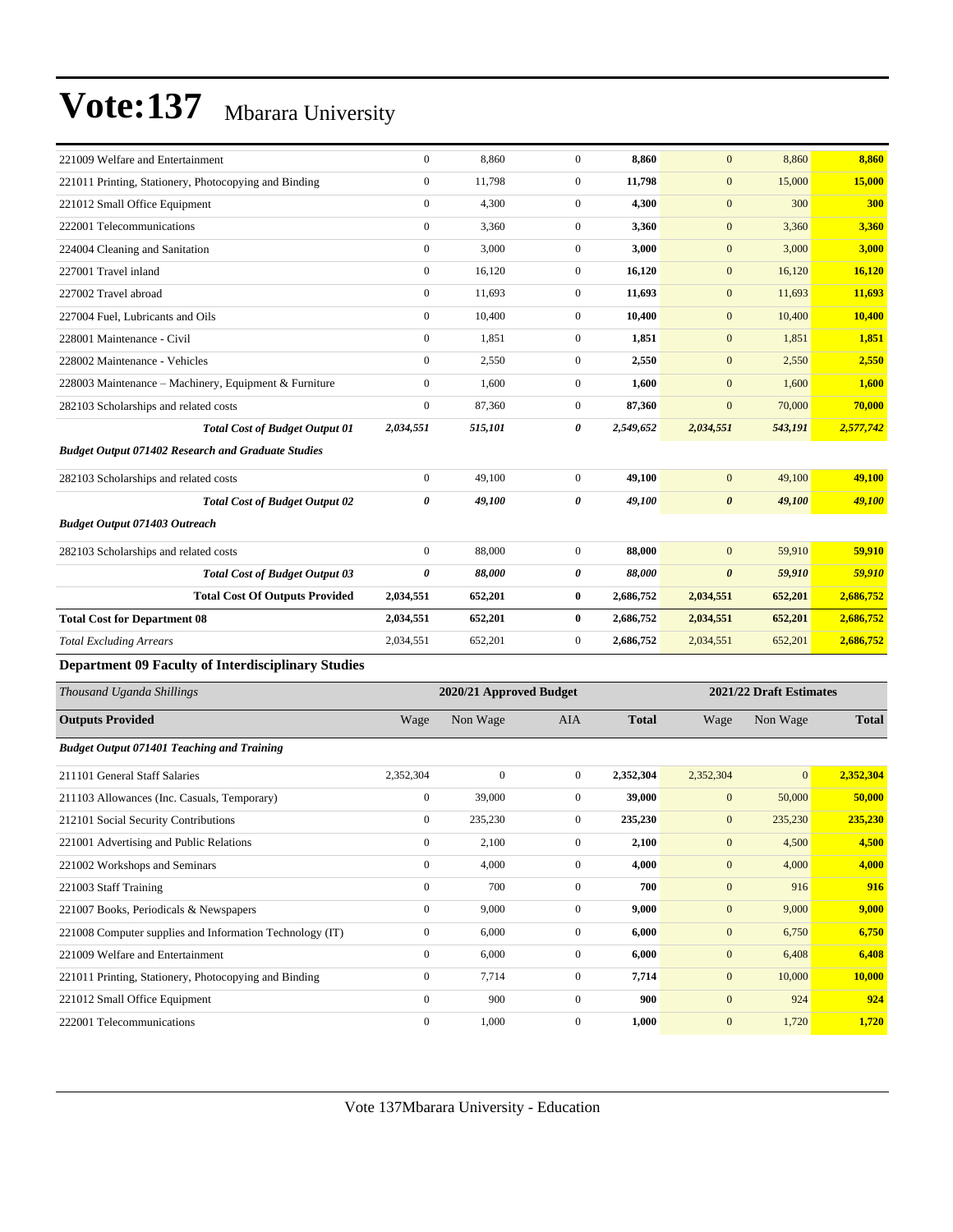| 222002 Postage and Courier                                    | $\mathbf{0}$          | 180                     | $\Omega$       | 180          | $\mathbf{0}$          | 180                     | <b>180</b>   |
|---------------------------------------------------------------|-----------------------|-------------------------|----------------|--------------|-----------------------|-------------------------|--------------|
| 222003 Information and communications technology (ICT)        | $\boldsymbol{0}$      | 1,560                   | $\mathbf{0}$   | 1,560        | $\mathbf{0}$          | 2,880                   | 2,880        |
| 224001 Medical Supplies                                       | $\mathbf{0}$          | 24,920                  | $\mathbf{0}$   | 24,920       | $\mathbf{0}$          | 24,927                  | 24,927       |
| 224004 Cleaning and Sanitation                                | $\mathbf{0}$          | 800                     | $\mathbf{0}$   | 800          | $\mathbf{0}$          | 1,500                   | 1,500        |
| 227001 Travel inland                                          | $\mathbf{0}$          | 5,580                   | $\overline{0}$ | 5,580        | $\mathbf{0}$          | 6,000                   | 6,000        |
| 227002 Travel abroad                                          | $\mathbf{0}$          | 2,700                   | $\overline{0}$ | 2,700        | $\mathbf{0}$          | 1,000                   | 1,000        |
| 227004 Fuel. Lubricants and Oils                              | $\mathbf{0}$          | 6,000                   | $\overline{0}$ | 6,000        | $\mathbf{0}$          | 6,520                   | 6,520        |
| 228001 Maintenance - Civil                                    | $\mathbf{0}$          | 1,500                   | $\overline{0}$ | 1,500        | $\mathbf{0}$          | 2,500                   | 2,500        |
| 228002 Maintenance - Vehicles                                 | $\mathbf{0}$          | 6,500                   | $\overline{0}$ | 6,500        | $\mathbf{0}$          | 8,500                   | 8,500        |
| 228003 Maintenance - Machinery, Equipment & Furniture         | $\boldsymbol{0}$      | 2,800                   | $\mathbf{0}$   | 2,800        | $\mathbf{0}$          | 5,000                   | 5,000        |
| 282103 Scholarships and related costs                         | $\mathbf{0}$          | 42,810                  | $\overline{0}$ | 42,810       | $\mathbf{0}$          | 15,690                  | 15,690       |
| <b>Total Cost of Budget Output 01</b>                         | 2,352,304             | 406,994                 | 0              | 2,759,299    | 2,352,304             | 404,145                 | 2,756,449    |
| <b>Budget Output 071402 Research and Graduate Studies</b>     |                       |                         |                |              |                       |                         |              |
| 282103 Scholarships and related costs                         | $\mathbf{0}$          | 10,000                  | $\overline{0}$ | 10,000       | $\mathbf{0}$          | 11,000                  | 11,000       |
| <b>Total Cost of Budget Output 02</b>                         | $\boldsymbol{\theta}$ | 10,000                  | 0              | 10,000       | $\boldsymbol{\theta}$ | 11,000                  | 11,000       |
| <b>Budget Output 071403 Outreach</b>                          |                       |                         |                |              |                       |                         |              |
| 282103 Scholarships and related costs                         | $\mathbf{0}$          | 60,230                  | $\overline{0}$ | 60,230       | $\mathbf{0}$          | 62,080                  | 62,080       |
| <b>Total Cost of Budget Output 03</b>                         | $\boldsymbol{\theta}$ | 60,230                  | 0              | 60,230       | $\boldsymbol{\theta}$ | 62,080                  | 62,080       |
| <b>Total Cost Of Outputs Provided</b>                         | 2,352,304             | 477,224                 | $\bf{0}$       | 2,829,529    | 2,352,304             | 477,225                 | 2,829,529    |
| <b>Total Cost for Department 09</b>                           | 2,352,304             | 477,224                 | $\bf{0}$       | 2,829,529    | 2,352,304             | 477,225                 | 2,829,529    |
| <b>Total Excluding Arrears</b>                                | 2,352,304             | 477,224                 | $\mathbf{0}$   | 2,829,529    | 2,352,304             | 477,225                 | 2,829,529    |
| Department 10 Institute of Maternal and New born Child Health |                       |                         |                |              |                       |                         |              |
| Thousand Uganda Shillings                                     |                       | 2020/21 Approved Budget |                |              |                       | 2021/22 Draft Estimates |              |
| <b>Outputs Provided</b>                                       | Wage                  | Non Wage                | <b>AIA</b>     | <b>Total</b> | Wage                  | Non Wage                | <b>Total</b> |
| <b>Budget Output 071401 Teaching and Training</b>             |                       |                         |                |              |                       |                         |              |
| 221002 Workshops and Seminars                                 | $\mathbf{0}$          | 2.900                   | $\mathbf{0}$   | 2.900        | $\overline{0}$        | 2.900                   | 2.900        |

| 221002 Workshops and Seminars                             | $\mathbf{0}$ | 2,900  | $\mathbf{0}$ | 2,900  | $\mathbf{0}$          | 2,900  | 2,900  |
|-----------------------------------------------------------|--------------|--------|--------------|--------|-----------------------|--------|--------|
| 222001 Telecommunications                                 | $\mathbf{0}$ | 1,080  | $\mathbf{0}$ | 1,080  | $\mathbf{0}$          | 1,080  | 1,080  |
| 227001 Travel inland                                      | $\mathbf{0}$ | 1,020  | $\mathbf{0}$ | 1,020  | $\mathbf{0}$          | 1,020  | 1,020  |
| <b>Total Cost of Budget Output 01</b>                     | 0            | 5,000  | 0            | 5,000  | $\boldsymbol{\theta}$ | 5,000  | 5,000  |
| <b>Budget Output 071402 Research and Graduate Studies</b> |              |        |              |        |                       |        |        |
| 282103 Scholarships and related costs                     | $\mathbf{0}$ | 26,936 | $\mathbf{0}$ | 26,936 | $\mathbf{0}$          | 26,934 | 26,934 |
| <b>Total Cost of Budget Output 02</b>                     | 0            | 26,936 | 0            | 26,936 | $\boldsymbol{\theta}$ | 26,934 | 26,934 |
| <b>Total Cost Of Outputs Provided</b>                     | $\bf{0}$     | 31,936 | $\bf{0}$     | 31,936 | $\bf{0}$              | 31,934 | 31,934 |
| <b>Total Cost for Department 10</b>                       | 0            | 31,936 | $\bf{0}$     | 31,936 | $\bf{0}$              | 31,934 | 31,934 |
| <b>Total Excluding Arrears</b>                            | $\Omega$     | 31,936 | $\mathbf{0}$ | 31,936 | $\overline{0}$        | 31,934 | 31,934 |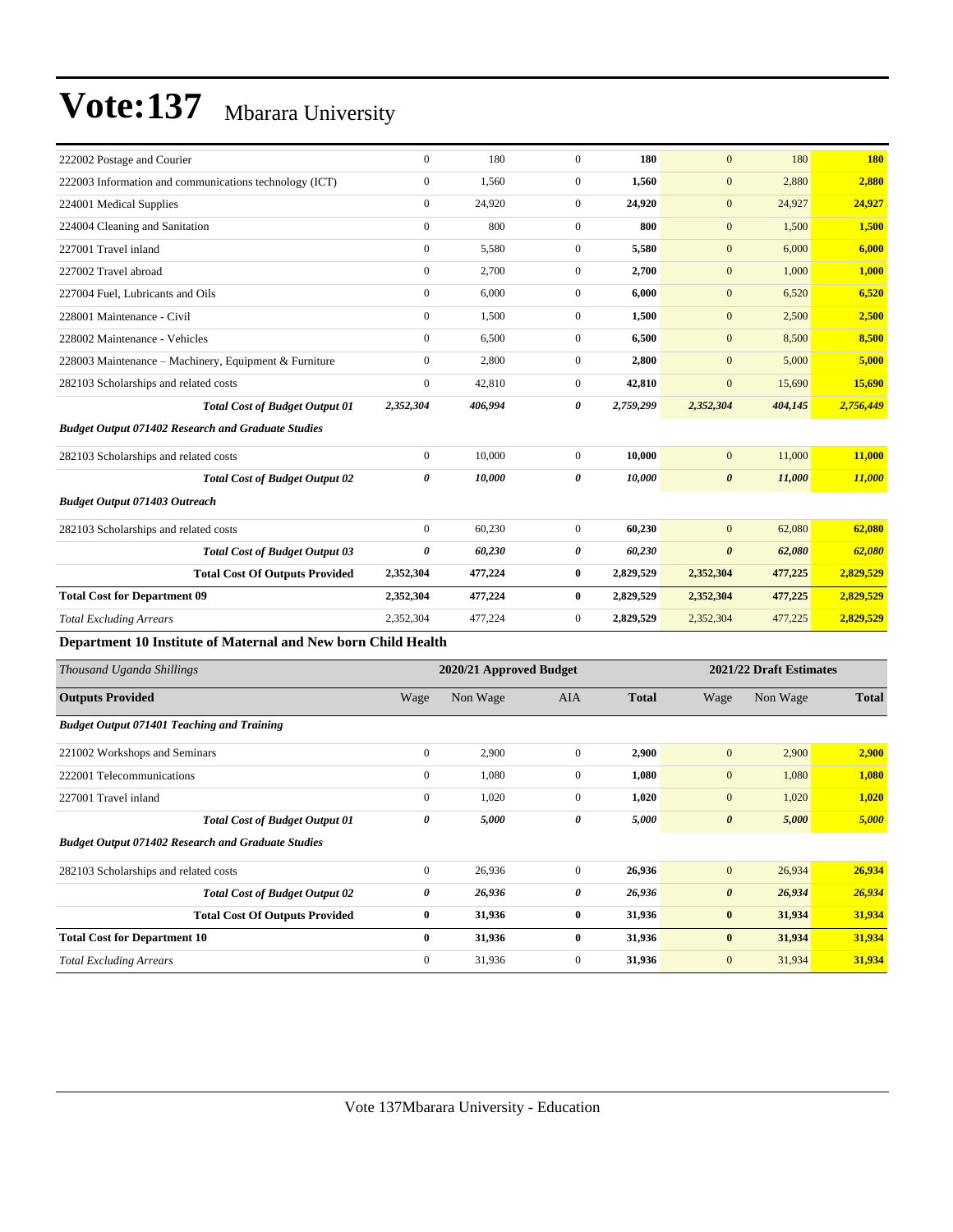#### **Department 11 Directorate of Research and Graduate Training**

| <b>Outputs Provided</b><br>Non Wage<br>AIA<br><b>Total</b><br>Wage<br>Wage<br>Non Wage<br><b>Budget Output 071401 Teaching and Training</b><br>$\boldsymbol{0}$<br>$\boldsymbol{0}$<br>7,650<br>7,650<br>$\mathbf{0}$<br>4,590<br>211103 Allowances (Inc. Casuals, Temporary)<br>$\boldsymbol{0}$<br>221002 Workshops and Seminars<br>39,500<br>$\boldsymbol{0}$<br>39,500<br>$\mathbf{0}$<br>36,000<br>$\boldsymbol{0}$<br>221003 Staff Training<br>7,500<br>$\boldsymbol{0}$<br>7,500<br>$\mathbf{0}$<br>3,600<br>$\boldsymbol{0}$<br>22,590<br>$\mathbf{0}$<br>22,590<br>$\mathbf{0}$<br>27,920<br>221006 Commissions and related charges<br>$\boldsymbol{0}$<br>600<br>$\boldsymbol{0}$<br>600<br>$\mathbf{0}$<br>720<br>221007 Books, Periodicals & Newspapers<br>$\boldsymbol{0}$<br>3,600<br>$\boldsymbol{0}$<br>3,600<br>$\mathbf{0}$<br>221008 Computer supplies and Information Technology (IT)<br>2,400<br>221009 Welfare and Entertainment<br>$\mathbf{0}$<br>16,650<br>$\boldsymbol{0}$<br>16,650<br>$\mathbf{0}$<br>13,800<br>$\boldsymbol{0}$<br>6,761<br>$\boldsymbol{0}$<br>6,761<br>$\mathbf{0}$<br>12,695<br>221011 Printing, Stationery, Photocopying and Binding<br>$\boldsymbol{0}$<br>470<br>$\boldsymbol{0}$<br>470<br>$\mathbf{0}$<br>660<br>221012 Small Office Equipment<br>222001 Telecommunications<br>$\boldsymbol{0}$<br>4,600<br>$\boldsymbol{0}$<br>$\mathbf{0}$<br>4,600<br>4,700<br>$\boldsymbol{0}$<br>9,959<br>$\boldsymbol{0}$<br>9,959<br>$\mathbf{0}$<br>7,770<br>222003 Information and communications technology (ICT)<br>224004 Cleaning and Sanitation<br>$\mathbf{0}$<br>1,000<br>$\boldsymbol{0}$<br>$\mathbf{0}$<br>1,000<br>1,000<br>$\boldsymbol{0}$<br>4,480<br>$\boldsymbol{0}$<br>4,480<br>$\mathbf{0}$<br>2,800<br>224005 Uniforms, Beddings and Protective Gear<br>$\boldsymbol{0}$<br>9,635<br>$\boldsymbol{0}$<br>$\mathbf{0}$<br>12,360<br>9,635<br>227001 Travel inland<br>$\boldsymbol{0}$<br>3,944<br>$\boldsymbol{0}$<br>3,944<br>$\mathbf{0}$<br>1,500<br>227002 Travel abroad<br>$\boldsymbol{0}$<br>14,400<br>$\boldsymbol{0}$<br>14,400<br>$\mathbf{0}$<br>15,000<br>227004 Fuel, Lubricants and Oils | Thousand Uganda Shillings | 2020/21 Approved Budget | 2021/22 Draft Estimates |  |  |              |  |
|------------------------------------------------------------------------------------------------------------------------------------------------------------------------------------------------------------------------------------------------------------------------------------------------------------------------------------------------------------------------------------------------------------------------------------------------------------------------------------------------------------------------------------------------------------------------------------------------------------------------------------------------------------------------------------------------------------------------------------------------------------------------------------------------------------------------------------------------------------------------------------------------------------------------------------------------------------------------------------------------------------------------------------------------------------------------------------------------------------------------------------------------------------------------------------------------------------------------------------------------------------------------------------------------------------------------------------------------------------------------------------------------------------------------------------------------------------------------------------------------------------------------------------------------------------------------------------------------------------------------------------------------------------------------------------------------------------------------------------------------------------------------------------------------------------------------------------------------------------------------------------------------------------------------------------------------------------------------------------------------------------------------------------------------------------------------------------------------------------------------------------------------------------------------|---------------------------|-------------------------|-------------------------|--|--|--------------|--|
|                                                                                                                                                                                                                                                                                                                                                                                                                                                                                                                                                                                                                                                                                                                                                                                                                                                                                                                                                                                                                                                                                                                                                                                                                                                                                                                                                                                                                                                                                                                                                                                                                                                                                                                                                                                                                                                                                                                                                                                                                                                                                                                                                                        |                           |                         |                         |  |  | <b>Total</b> |  |
|                                                                                                                                                                                                                                                                                                                                                                                                                                                                                                                                                                                                                                                                                                                                                                                                                                                                                                                                                                                                                                                                                                                                                                                                                                                                                                                                                                                                                                                                                                                                                                                                                                                                                                                                                                                                                                                                                                                                                                                                                                                                                                                                                                        |                           |                         |                         |  |  |              |  |
|                                                                                                                                                                                                                                                                                                                                                                                                                                                                                                                                                                                                                                                                                                                                                                                                                                                                                                                                                                                                                                                                                                                                                                                                                                                                                                                                                                                                                                                                                                                                                                                                                                                                                                                                                                                                                                                                                                                                                                                                                                                                                                                                                                        |                           |                         |                         |  |  | 4,590        |  |
|                                                                                                                                                                                                                                                                                                                                                                                                                                                                                                                                                                                                                                                                                                                                                                                                                                                                                                                                                                                                                                                                                                                                                                                                                                                                                                                                                                                                                                                                                                                                                                                                                                                                                                                                                                                                                                                                                                                                                                                                                                                                                                                                                                        |                           |                         |                         |  |  | 36,000       |  |
|                                                                                                                                                                                                                                                                                                                                                                                                                                                                                                                                                                                                                                                                                                                                                                                                                                                                                                                                                                                                                                                                                                                                                                                                                                                                                                                                                                                                                                                                                                                                                                                                                                                                                                                                                                                                                                                                                                                                                                                                                                                                                                                                                                        |                           |                         |                         |  |  | 3,600        |  |
|                                                                                                                                                                                                                                                                                                                                                                                                                                                                                                                                                                                                                                                                                                                                                                                                                                                                                                                                                                                                                                                                                                                                                                                                                                                                                                                                                                                                                                                                                                                                                                                                                                                                                                                                                                                                                                                                                                                                                                                                                                                                                                                                                                        |                           |                         |                         |  |  | 27,920       |  |
|                                                                                                                                                                                                                                                                                                                                                                                                                                                                                                                                                                                                                                                                                                                                                                                                                                                                                                                                                                                                                                                                                                                                                                                                                                                                                                                                                                                                                                                                                                                                                                                                                                                                                                                                                                                                                                                                                                                                                                                                                                                                                                                                                                        |                           |                         |                         |  |  | 720          |  |
|                                                                                                                                                                                                                                                                                                                                                                                                                                                                                                                                                                                                                                                                                                                                                                                                                                                                                                                                                                                                                                                                                                                                                                                                                                                                                                                                                                                                                                                                                                                                                                                                                                                                                                                                                                                                                                                                                                                                                                                                                                                                                                                                                                        |                           |                         |                         |  |  | 2,400        |  |
|                                                                                                                                                                                                                                                                                                                                                                                                                                                                                                                                                                                                                                                                                                                                                                                                                                                                                                                                                                                                                                                                                                                                                                                                                                                                                                                                                                                                                                                                                                                                                                                                                                                                                                                                                                                                                                                                                                                                                                                                                                                                                                                                                                        |                           |                         |                         |  |  | 13,800       |  |
|                                                                                                                                                                                                                                                                                                                                                                                                                                                                                                                                                                                                                                                                                                                                                                                                                                                                                                                                                                                                                                                                                                                                                                                                                                                                                                                                                                                                                                                                                                                                                                                                                                                                                                                                                                                                                                                                                                                                                                                                                                                                                                                                                                        |                           |                         |                         |  |  | 12,695       |  |
|                                                                                                                                                                                                                                                                                                                                                                                                                                                                                                                                                                                                                                                                                                                                                                                                                                                                                                                                                                                                                                                                                                                                                                                                                                                                                                                                                                                                                                                                                                                                                                                                                                                                                                                                                                                                                                                                                                                                                                                                                                                                                                                                                                        |                           |                         |                         |  |  | 660          |  |
|                                                                                                                                                                                                                                                                                                                                                                                                                                                                                                                                                                                                                                                                                                                                                                                                                                                                                                                                                                                                                                                                                                                                                                                                                                                                                                                                                                                                                                                                                                                                                                                                                                                                                                                                                                                                                                                                                                                                                                                                                                                                                                                                                                        |                           |                         |                         |  |  | 4,700        |  |
|                                                                                                                                                                                                                                                                                                                                                                                                                                                                                                                                                                                                                                                                                                                                                                                                                                                                                                                                                                                                                                                                                                                                                                                                                                                                                                                                                                                                                                                                                                                                                                                                                                                                                                                                                                                                                                                                                                                                                                                                                                                                                                                                                                        |                           |                         |                         |  |  | 7,770        |  |
|                                                                                                                                                                                                                                                                                                                                                                                                                                                                                                                                                                                                                                                                                                                                                                                                                                                                                                                                                                                                                                                                                                                                                                                                                                                                                                                                                                                                                                                                                                                                                                                                                                                                                                                                                                                                                                                                                                                                                                                                                                                                                                                                                                        |                           |                         |                         |  |  | 1,000        |  |
|                                                                                                                                                                                                                                                                                                                                                                                                                                                                                                                                                                                                                                                                                                                                                                                                                                                                                                                                                                                                                                                                                                                                                                                                                                                                                                                                                                                                                                                                                                                                                                                                                                                                                                                                                                                                                                                                                                                                                                                                                                                                                                                                                                        |                           |                         |                         |  |  | 2,800        |  |
|                                                                                                                                                                                                                                                                                                                                                                                                                                                                                                                                                                                                                                                                                                                                                                                                                                                                                                                                                                                                                                                                                                                                                                                                                                                                                                                                                                                                                                                                                                                                                                                                                                                                                                                                                                                                                                                                                                                                                                                                                                                                                                                                                                        |                           |                         |                         |  |  | 12,360       |  |
|                                                                                                                                                                                                                                                                                                                                                                                                                                                                                                                                                                                                                                                                                                                                                                                                                                                                                                                                                                                                                                                                                                                                                                                                                                                                                                                                                                                                                                                                                                                                                                                                                                                                                                                                                                                                                                                                                                                                                                                                                                                                                                                                                                        |                           |                         |                         |  |  | 1,500        |  |
|                                                                                                                                                                                                                                                                                                                                                                                                                                                                                                                                                                                                                                                                                                                                                                                                                                                                                                                                                                                                                                                                                                                                                                                                                                                                                                                                                                                                                                                                                                                                                                                                                                                                                                                                                                                                                                                                                                                                                                                                                                                                                                                                                                        |                           |                         |                         |  |  | 15,000       |  |
| 228003 Maintenance - Machinery, Equipment & Furniture<br>$\mathbf{0}$<br>500<br>$\boldsymbol{0}$<br>500<br>$\mathbf{0}$<br>100                                                                                                                                                                                                                                                                                                                                                                                                                                                                                                                                                                                                                                                                                                                                                                                                                                                                                                                                                                                                                                                                                                                                                                                                                                                                                                                                                                                                                                                                                                                                                                                                                                                                                                                                                                                                                                                                                                                                                                                                                                         |                           |                         |                         |  |  | <b>100</b>   |  |
| $\boldsymbol{0}$<br>73,915<br>$\boldsymbol{0}$<br>73,915<br>$\mathbf{0}$<br>80,138<br>282103 Scholarships and related costs                                                                                                                                                                                                                                                                                                                                                                                                                                                                                                                                                                                                                                                                                                                                                                                                                                                                                                                                                                                                                                                                                                                                                                                                                                                                                                                                                                                                                                                                                                                                                                                                                                                                                                                                                                                                                                                                                                                                                                                                                                            |                           |                         |                         |  |  | 80,138       |  |
| 0<br>0<br>227,753<br>$\boldsymbol{\theta}$<br>227,753<br>227,753<br><b>Total Cost of Budget Output 01</b>                                                                                                                                                                                                                                                                                                                                                                                                                                                                                                                                                                                                                                                                                                                                                                                                                                                                                                                                                                                                                                                                                                                                                                                                                                                                                                                                                                                                                                                                                                                                                                                                                                                                                                                                                                                                                                                                                                                                                                                                                                                              |                           |                         |                         |  |  | 227,753      |  |
| <b>Budget Output 071402 Research and Graduate Studies</b>                                                                                                                                                                                                                                                                                                                                                                                                                                                                                                                                                                                                                                                                                                                                                                                                                                                                                                                                                                                                                                                                                                                                                                                                                                                                                                                                                                                                                                                                                                                                                                                                                                                                                                                                                                                                                                                                                                                                                                                                                                                                                                              |                           |                         |                         |  |  |              |  |
| $\boldsymbol{0}$<br>70,000<br>$\boldsymbol{0}$<br>70,000<br>$\mathbf{0}$<br>70,000<br>282103 Scholarships and related costs                                                                                                                                                                                                                                                                                                                                                                                                                                                                                                                                                                                                                                                                                                                                                                                                                                                                                                                                                                                                                                                                                                                                                                                                                                                                                                                                                                                                                                                                                                                                                                                                                                                                                                                                                                                                                                                                                                                                                                                                                                            |                           |                         |                         |  |  | 70,000       |  |
| $\pmb{\theta}$<br>0<br><b>Total Cost of Budget Output 02</b><br>70,000<br>70,000<br>$\boldsymbol{\theta}$<br>70,000                                                                                                                                                                                                                                                                                                                                                                                                                                                                                                                                                                                                                                                                                                                                                                                                                                                                                                                                                                                                                                                                                                                                                                                                                                                                                                                                                                                                                                                                                                                                                                                                                                                                                                                                                                                                                                                                                                                                                                                                                                                    |                           |                         |                         |  |  | 70,000       |  |
| <b>Total Cost Of Outputs Provided</b><br>$\bf{0}$<br>297,753<br>0<br>297,753<br>$\bf{0}$<br>297,753                                                                                                                                                                                                                                                                                                                                                                                                                                                                                                                                                                                                                                                                                                                                                                                                                                                                                                                                                                                                                                                                                                                                                                                                                                                                                                                                                                                                                                                                                                                                                                                                                                                                                                                                                                                                                                                                                                                                                                                                                                                                    |                           |                         |                         |  |  | 297,753      |  |
| 297,753<br><b>Total Cost for Department 11</b><br>$\bf{0}$<br>297,753<br>$\bf{0}$<br>$\bf{0}$<br>297,753                                                                                                                                                                                                                                                                                                                                                                                                                                                                                                                                                                                                                                                                                                                                                                                                                                                                                                                                                                                                                                                                                                                                                                                                                                                                                                                                                                                                                                                                                                                                                                                                                                                                                                                                                                                                                                                                                                                                                                                                                                                               |                           |                         |                         |  |  | 297,753      |  |
| $\mathbf{0}$<br>297,753<br>$\mathbf{0}$<br>297,753<br>$\mathbf{0}$<br>297,753<br><b>Total Excluding Arrears</b>                                                                                                                                                                                                                                                                                                                                                                                                                                                                                                                                                                                                                                                                                                                                                                                                                                                                                                                                                                                                                                                                                                                                                                                                                                                                                                                                                                                                                                                                                                                                                                                                                                                                                                                                                                                                                                                                                                                                                                                                                                                        |                           |                         |                         |  |  | 297,753      |  |
| <b>Department 12 Centre of Innovations and Technology Transfer</b>                                                                                                                                                                                                                                                                                                                                                                                                                                                                                                                                                                                                                                                                                                                                                                                                                                                                                                                                                                                                                                                                                                                                                                                                                                                                                                                                                                                                                                                                                                                                                                                                                                                                                                                                                                                                                                                                                                                                                                                                                                                                                                     |                           |                         |                         |  |  |              |  |
| Thousand Uganda Shillings<br>2020/21 Approved Budget<br>2021/22 Draft Estimates                                                                                                                                                                                                                                                                                                                                                                                                                                                                                                                                                                                                                                                                                                                                                                                                                                                                                                                                                                                                                                                                                                                                                                                                                                                                                                                                                                                                                                                                                                                                                                                                                                                                                                                                                                                                                                                                                                                                                                                                                                                                                        |                           |                         |                         |  |  |              |  |
| <b>Outputs Provided</b><br>Wage<br>Non Wage<br>AIA<br><b>Total</b><br>Wage<br>Non Wage                                                                                                                                                                                                                                                                                                                                                                                                                                                                                                                                                                                                                                                                                                                                                                                                                                                                                                                                                                                                                                                                                                                                                                                                                                                                                                                                                                                                                                                                                                                                                                                                                                                                                                                                                                                                                                                                                                                                                                                                                                                                                 |                           |                         |                         |  |  | <b>Total</b> |  |
| <b>Budget Output 071402 Research and Graduate Studies</b>                                                                                                                                                                                                                                                                                                                                                                                                                                                                                                                                                                                                                                                                                                                                                                                                                                                                                                                                                                                                                                                                                                                                                                                                                                                                                                                                                                                                                                                                                                                                                                                                                                                                                                                                                                                                                                                                                                                                                                                                                                                                                                              |                           |                         |                         |  |  |              |  |
| $\boldsymbol{0}$<br>60,000<br>$\boldsymbol{0}$<br>60,000<br>60,000<br>$\mathbf{0}$<br>282103 Scholarships and related costs                                                                                                                                                                                                                                                                                                                                                                                                                                                                                                                                                                                                                                                                                                                                                                                                                                                                                                                                                                                                                                                                                                                                                                                                                                                                                                                                                                                                                                                                                                                                                                                                                                                                                                                                                                                                                                                                                                                                                                                                                                            |                           |                         |                         |  |  | 60,000       |  |
| $\boldsymbol{\theta}$<br>0<br>$\pmb{\theta}$<br>60,000<br><b>Total Cost of Budget Output 02</b><br>60,000<br>60,000                                                                                                                                                                                                                                                                                                                                                                                                                                                                                                                                                                                                                                                                                                                                                                                                                                                                                                                                                                                                                                                                                                                                                                                                                                                                                                                                                                                                                                                                                                                                                                                                                                                                                                                                                                                                                                                                                                                                                                                                                                                    |                           |                         |                         |  |  | 60,000       |  |
| <b>Total Cost Of Outputs Provided</b><br>$\bf{0}$<br>60,000<br>$\bf{0}$<br>60,000<br>$\bf{0}$<br>60,000                                                                                                                                                                                                                                                                                                                                                                                                                                                                                                                                                                                                                                                                                                                                                                                                                                                                                                                                                                                                                                                                                                                                                                                                                                                                                                                                                                                                                                                                                                                                                                                                                                                                                                                                                                                                                                                                                                                                                                                                                                                                |                           |                         |                         |  |  | 60,000       |  |
| <b>Total Cost for Department 12</b><br>$\bf{0}$<br>60,000<br>$\bf{0}$<br>$\bf{0}$<br>60,000<br>60,000                                                                                                                                                                                                                                                                                                                                                                                                                                                                                                                                                                                                                                                                                                                                                                                                                                                                                                                                                                                                                                                                                                                                                                                                                                                                                                                                                                                                                                                                                                                                                                                                                                                                                                                                                                                                                                                                                                                                                                                                                                                                  |                           |                         |                         |  |  | 60,000       |  |
| $\boldsymbol{0}$<br>60,000<br>$\boldsymbol{0}$<br>60,000<br>$\boldsymbol{0}$<br>60,000<br><b>Total Excluding Arrears</b>                                                                                                                                                                                                                                                                                                                                                                                                                                                                                                                                                                                                                                                                                                                                                                                                                                                                                                                                                                                                                                                                                                                                                                                                                                                                                                                                                                                                                                                                                                                                                                                                                                                                                                                                                                                                                                                                                                                                                                                                                                               |                           |                         |                         |  |  | 60,000       |  |